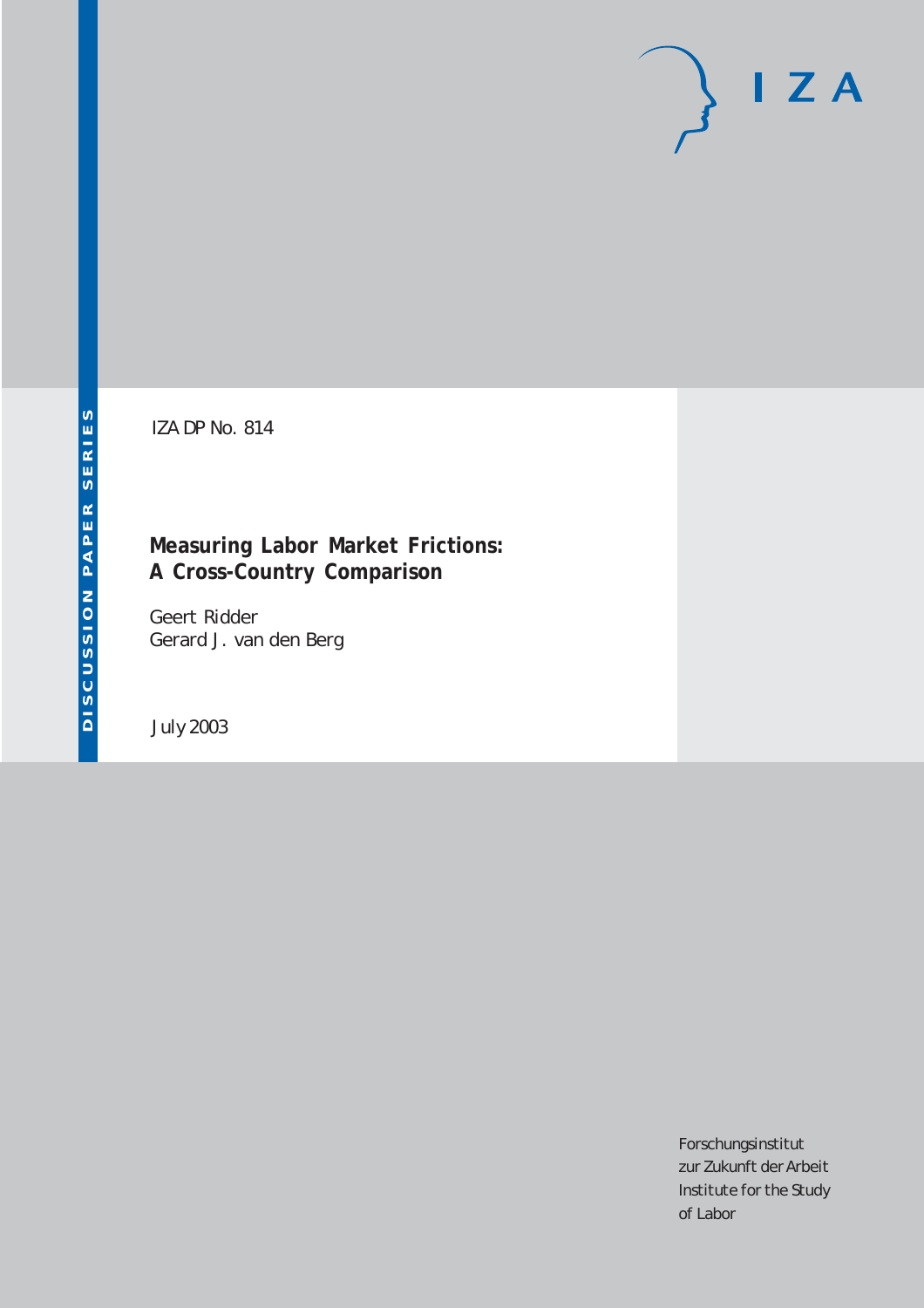# **Measuring Labor Market Frictions: A Cross-Country Comparison**

## **Geert Ridder**

*University of Southern California* 

## **Gerard J. van den Berg**

*Free University of Amsterdam, Tinbergen Institute, IFAU-Uppsala, INSEE-CREST, CEPR and IZA Bonn* 

## Discussion Paper No. 814 July 2003

IZA

P.O. Box 7240 D-53072 Bonn Germany

Tel.: +49-228-3894-0 Fax: +49-228-3894-210 Email: [iza@iza.org](mailto:iza@iza.org)

This Discussion Paper is issued within the framework of IZA's research area *Evaluation of Labor Market Policies and Projects.* Any opinions expressed here are those of the author(s) and not those of the institute. Research disseminated by IZA may include views on policy, but the institute itself takes no institutional policy positions.

The Institute for the Study of Labor (IZA) in Bonn is a local and virtual international research center and a place of communication between science, politics and business. IZA is an independent, nonprofit limited liability company (Gesellschaft mit beschränkter Haftung) supported by Deutsche Post World Net. The center is associated with the University of Bonn and offers a stimulating research environment through its research networks, research support, and visitors and doctoral programs. IZA engages in (i) original and internationally competitive research in all fields of labor economics, (ii) development of policy concepts, and (iii) dissemination of research results and concepts to the interested public. The current research program deals with (1) mobility and flexibility of labor, (2) internationalization of labor markets, (3) welfare state and labor market, (4) labor markets in transition countries, (5) the future of labor, (6) evaluation of labor market policies and projects and (7) general labor economics.

IZA Discussion Papers often represent preliminary work and are circulated to encourage discussion. Citation of such a paper should account for its provisional character. A revised version may be available on the IZA website ([www.iza.org](http://www.iza.org/)) or directly from the author.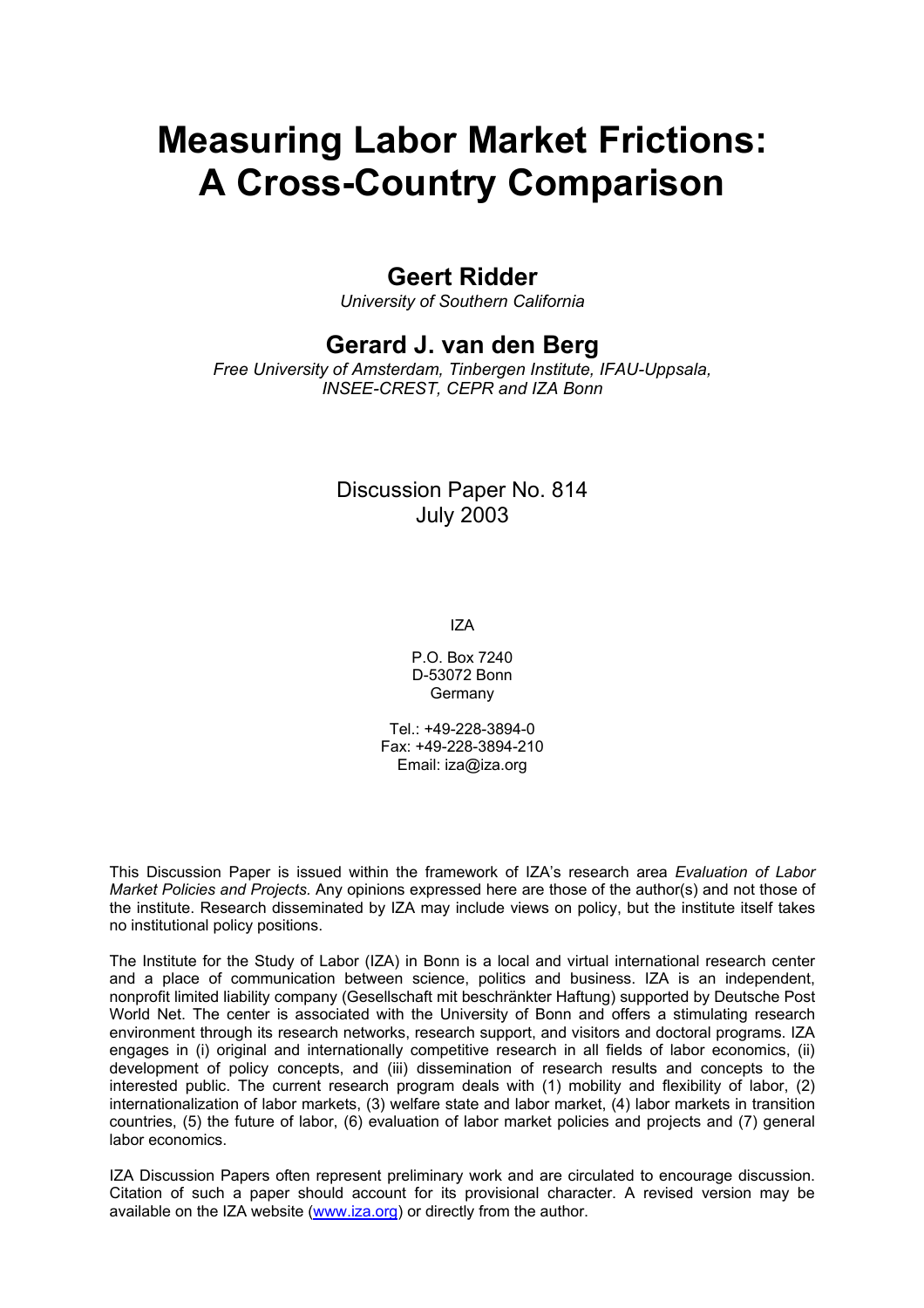IZA Discussion Paper No. 814 July 2003

## **ABSTRACT**

## **Measuring Labor Market Frictions: A Cross-Country Comparison**[∗](#page-2-0)

In this paper we define and estimate measures of labor market frictions using data on job durations. We compare different estimation methods and different types of data. We propose and apply an unconditional inference method that can be applied to aggregate duration data. It does not require wage data, it is invariant to the way in which wages are determined, and it allows workers to care about other job characteristics. The empirical analysis focuses on France, but we perform separate analyses for the USA, the UK, Germany and the Netherlands. We quantify the monopsony power due to search frictions and we examine the policy effects of the minimum wage, unemployment benefits and search frictions.

JEL Classification: J6, J3, C4, C5

Keywords: wages, search frictions, cross-country comparisons, monopsony power, minimum wage, job search, mobility, labor market policy

Corresponding author:

 $\overline{a}$ 

Gerard J. van den Berg Department of Economics Free University of Amsterdam De Boelelaan 1105 1081 HV Amsterdam The Netherlands Email: givdberg@xs4all.nl

<span id="page-2-0"></span><sup>∗</sup> An earlier version of this paper had the title "Estimating Measures of Labor Market Imperfection for Five OECD Countries, Using Aggregate Data in an Equilibrium Search Framework". We thank the Editor and anonymous Referees for their comments, and Niels de Visser for his excellent research assistance. Useful comments were also provided by seminar participants at NYU, UPenn, Penn State, UCL, Johns Hopkins, Tilburg, Queen's, IZA Bonn, Uppsala, and Groningen, and by participants at ESEM, SOLE, CILN, and Cowles Commission conferences, in particular by Zvi Eckstein, Ken Wolpin, Manuel Arellano, John Kennan, and Annette Bergemann.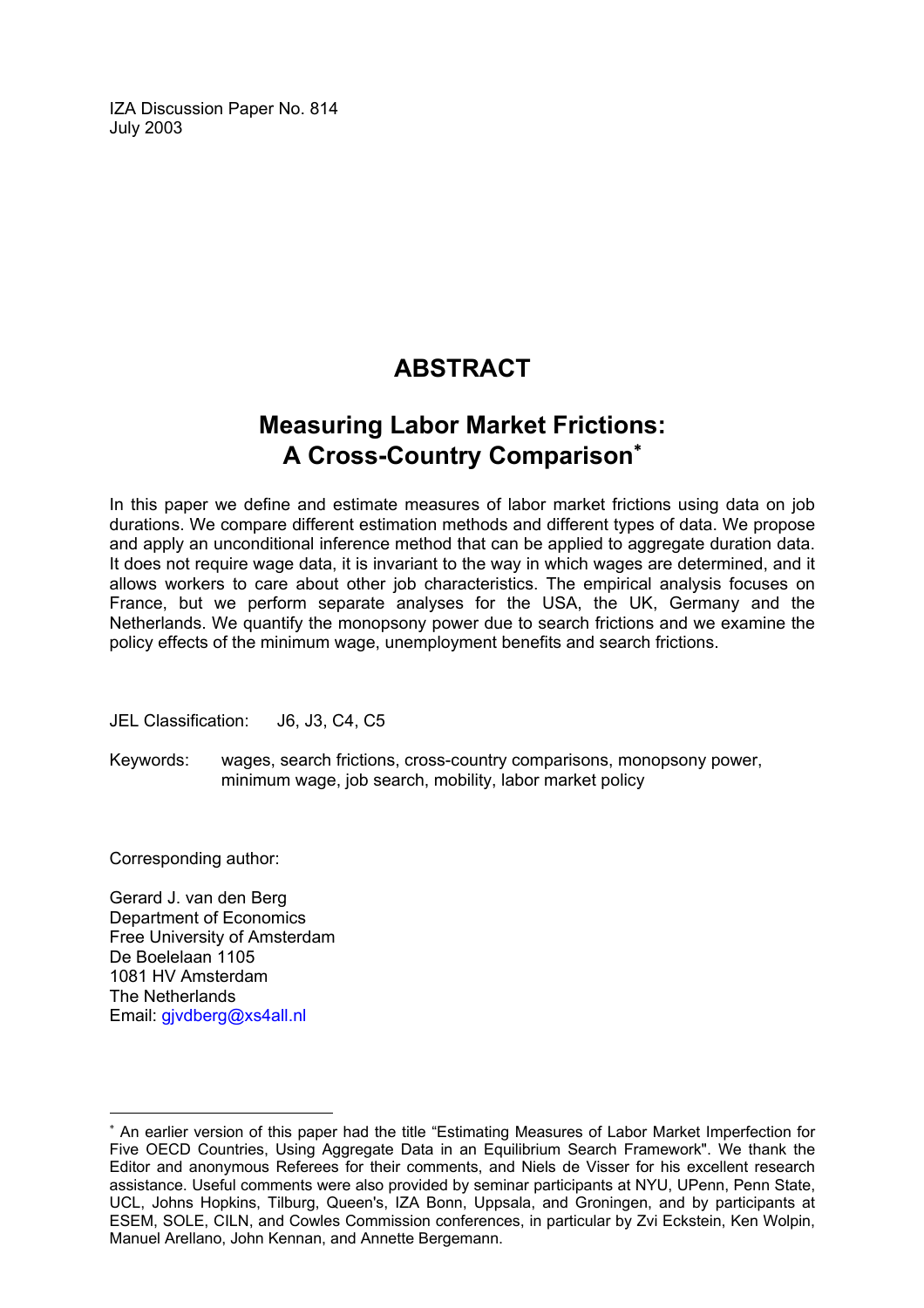## 1 Introduction

During the past decades, a literature has emerged that emphasizes the importance of labor market frictions and the resulting labor market flows for the understanding of labor market outcomes like wages and unemployment (see Mortensen and Pissarides, 1999, for a survey). In this paper we aim to quantify the amount of search frictions in the labor market. We define an index of search frictions as the average number of job offers that a worker receives during a spell of employment (that is, during a time period between two unemployment spells). The larger this number, the smaller the degree of frictions. This number is relevant for wage determination: if it is large then it is relatively easy for workers to leave a firm for another firm, so it reflects the power of workers vis-à-vis employers.

We develop and apply a number of ways to estimate the index of search frictions. These are distinguished by data availability and the extent to which theoretical restrictions are imposed on the model. In all cases we postulate that direct job-to-job transitions are driven by the desire to improve one's position on the labor market, so that the new job has a higher value than the old job. The simplest case is the standard partial on-the-job search model where workers are only interested in the wage of a job (see e.g. Mortensen, 1986). In that case, a sample from the joint distribution of wages and job durations at the individual level basically suffices to estimate the index of search frictions. Such data are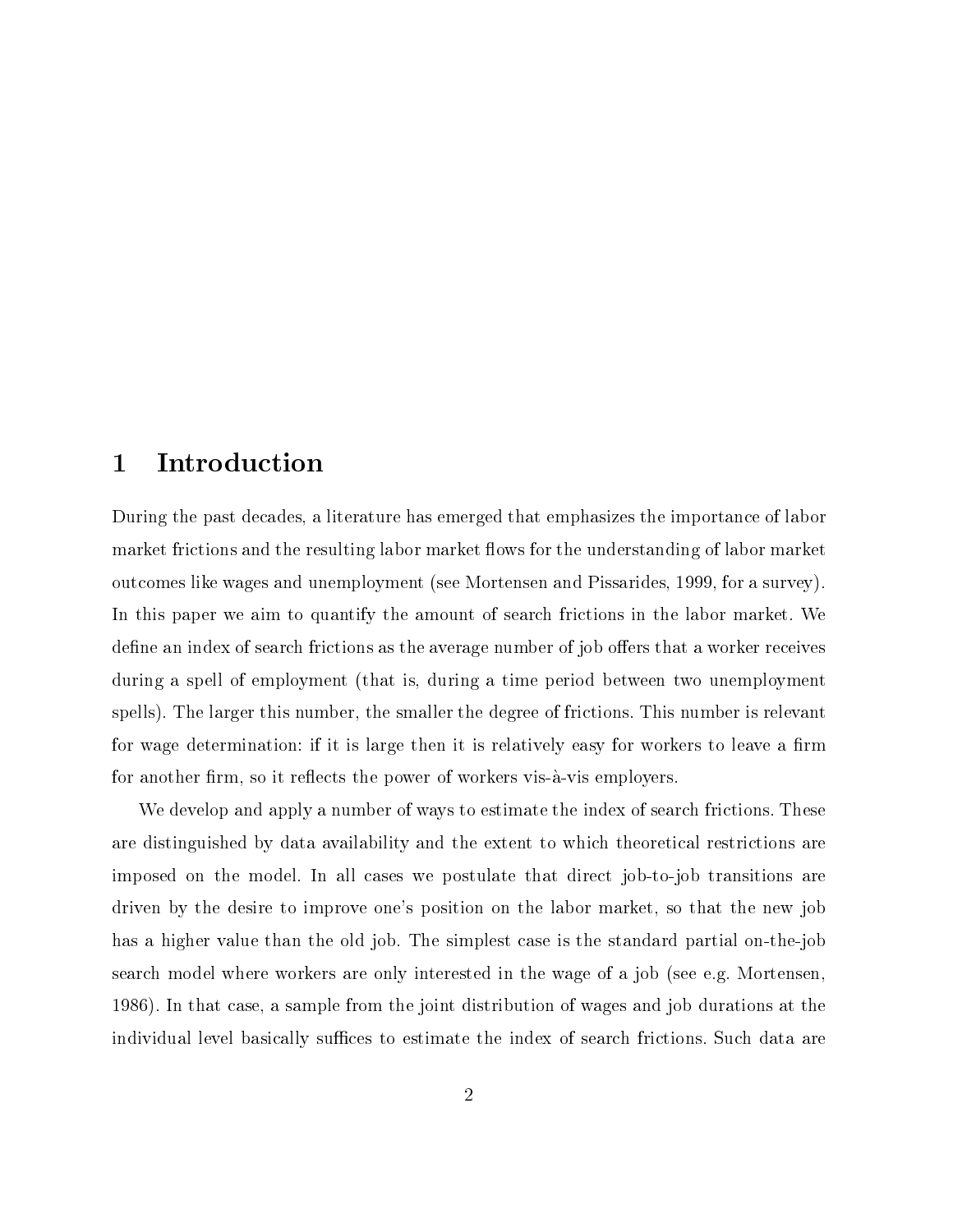typically provided by longitudinal micro surveys. We demonstrate that, as an alternative approach, one may discard wage observations and estimate the index from data on job durations only. Estimation can be carried out with micro data but also with various types of aggregate data on job durations. This alternative approach does not impose that workers are only interested in wage improvement but also allows them to care about other job characteristics. The estimated index is robust with respect to what drives wage dispersion at the individual level and with respect to which job characteristics determine the job value. It does not require estimation of a wage (offer) distribution and it is also robust with respect to the level of an institutional wage floor like a minimum wage.

In the paper we estimate the index in a number of different ways with micro as well as aggregate data from France and from other countries. The results clarify the usefulness of the various approaches. Approaches based on aggregate data are potentially useful when micro panel data are not available or suffer from small numbers of observations or high attrition rates.

It is well known that the presence of search frictions gives employers a certain amount of monopsony power. Basically, if the worker's valuation of the job is strictly smaller than the value of the marginal product of the workers, then the firm may still maintain a positive workforce, because it takes time for the worker to find a better job. The extent to which employers can exploit this depends on the speed at which workers can move to other jobs. We use the estimated index of search frictions to quantify the average monopsony power, defined as the average fraction of the revenue product that is not given to the worker. This is not possible without additional data and assumptions, for the reason that it requires a quantification of the difference between the match value and the share given to the worker. Here we assume that jobs are fully characterized by wages, and that wages are determined according to the equilibrium search model of Van den Berg and Ridder (1998), which extends the model of Burdett and Mortensen (1998) (see Van den Berg, 1999, and Mortensen and Pissarides, 1999, for surveys of equilibrium search models). Basically, the estimated index of search frictions and data on the mean wage are used to back out the mean revenue product.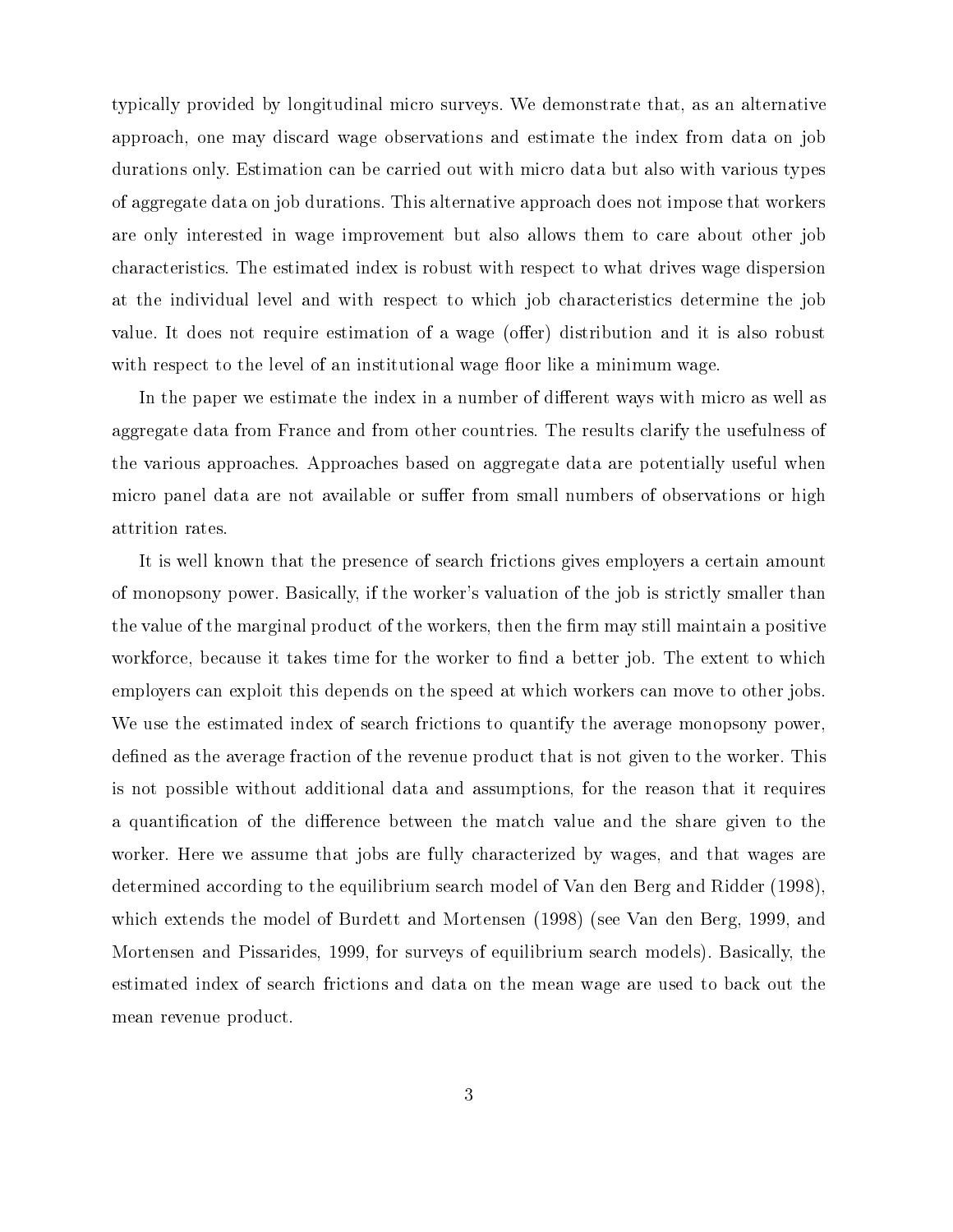With this in hand, it is possible to perform policy analyses, by computing counterfactual measures of the degree of monopsony power. We focus on the mandatory minimum wage, or, more generally, the institutional wage floor. A minimum wage decreases the amount of monopsony power. We contrast the effect of changes in the minimum wage to the effect of changes in the amount of frictions in the labor market. It turns out that a minimum wage, although being a simple and transparent policy measure, is inferior as a means to reduce monopsony power, compared to measures that reduce frictions and stimulate mobility.

The outline of the paper is as follows. Section 2 deals with methods of inference on labor market frictions. Section 3 presents the empirical analyses for France. In Subsection 4.1 we apply our methods to aggregate data from a few other European countries, whereas in Subsection 4.2 we discuss difficulties with application to the U.S. labor market. Section 5 concerns the policy analyses. Section 6 concludes.

## 2 Inference on the amount of labor market frictions

## 2.1 A simple model of job-to-job transitions

We start by briefly presenting the standard partial on-the-job search model with repeated search. Suppose that workers only care about the value of an index of job characteristics  $w$ . In this subsection we call  $w$  the wage of the job. Workers obtain job offers, which are random drawings from the wage offer distribution  $F(w)$ , at an exogenous rate  $\lambda$ . Whenever an offer arrives, the decision has to be made whether to accept it or to reject it and search further for a better offer. Layoffs accrue at the constant exogenous rate  $\delta$ . Employed workers then accept any wage offer that exceeds their current wage. Concerning unemployed workers we assume that their optimal job acceptance strategy is characterized by a reservation wage  $\,r$  .

The quantity  $k := \lambda/\delta$  equals the average number of job offers in a given spell of employment. To see this, condition first on the length of the employment spell and compute the expected number of offers. The Poisson distribution with intensity rate  $\lambda$  over a time period with length h has expectation  $\lambda h$ . So over a given length d of the employment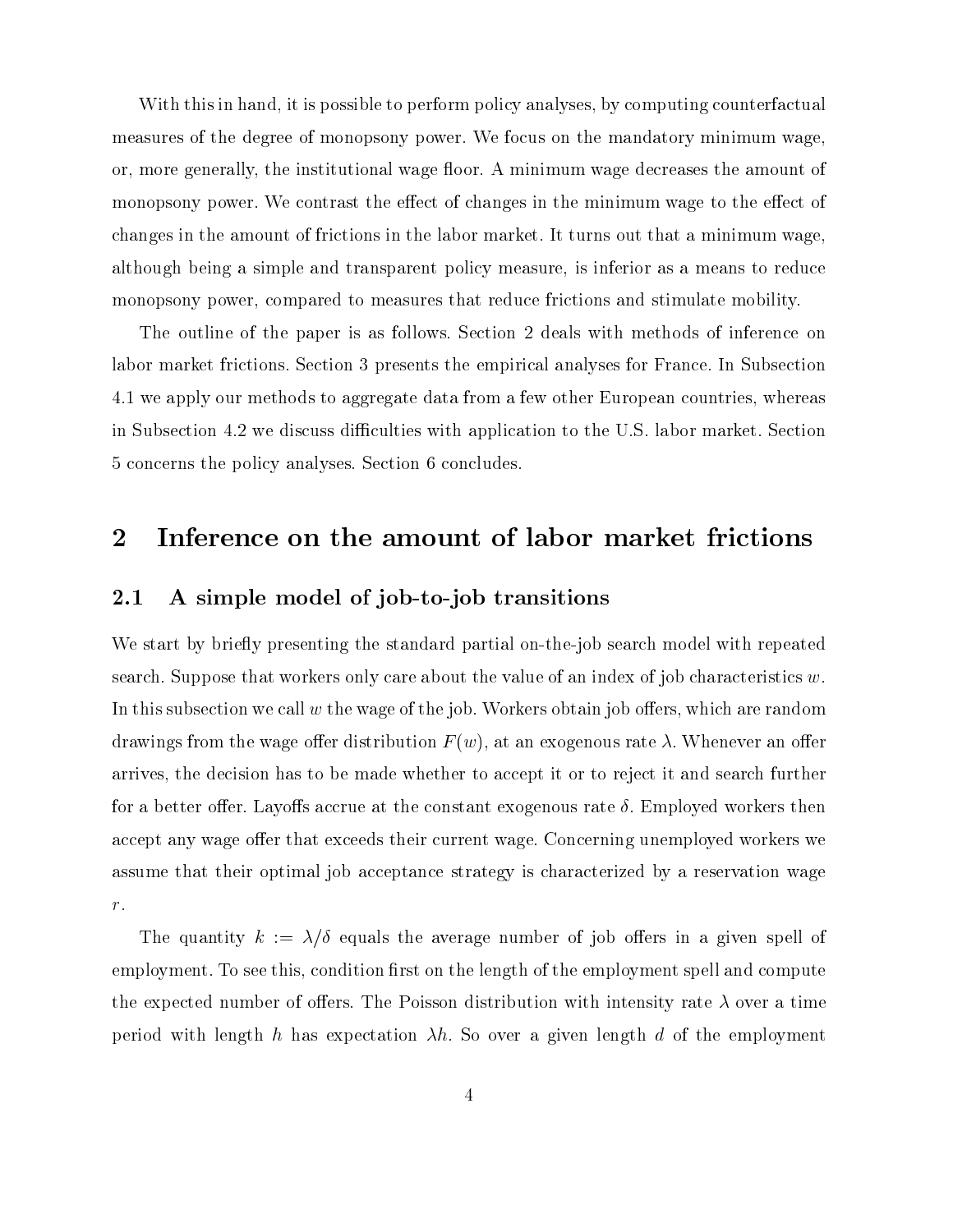spell, the expected number of offers equals  $\lambda d$ . Then the unconditional expectation of the number of offers equals  $\lambda E(d) = \lambda/\delta$ . We take the latter as our index of search frictions. It equals the rate at which job opportunities arise as a fraction of the rate at which they are needed. The quantity  $k$  plays a major role in the equilibrium specification of the wage offer distribution in equilibrium search models (see the surveys mentioned in Section 1).<sup>1</sup> A low value of  $\delta$  may be a result of stringent job protection laws, and thus may reflect an important source of labor market frictions. For this reason, we do not focus exclusively on  $\alpha$  , as the induced of search frictions, and we also examine the value of .  $\alpha$ 

In this model, firms do not offer a wage below  $r$ , because they would not attract any workers. This implies that all offers are acceptable to the unemployed. The lowest wage offer <u>w</u> will not be strictly larger than  $\max\{r, w_{min}\}$  either (where  $w_{min}$  is the mandatory or legal minimum wage), because otherwise the profit flow could be increased by reducing this lowest offer.

Let the distribution of wages paid to a cross-section of employees have distribution function G. To distinguish G from F we call G the cdf of earnings. Earnings are on average higher than wage offers because workers stay on average longer in higher paying jobs. In the steady state, flows into and out of the stock of employees with a wage less or equal to where equals is equal. We show the this implies that the this implies that the set of the set of the set of th

$$
G(w) = \frac{F(w)}{1 + k(1 - F(w))},\tag{1}
$$

We normalize the measure of employed workers to 1. The flow out of employment has measure  $\delta$ . In the steady state this equals the flow into employment. The stock of employees with a wage less than or equal to w has measure  $G(w)$ . The flow *into* this stock consists of unemployed who accept a wage less than or equal to  $w$ . This flow is equal to the fraction  $F(w)$  of the total now thto employment, so this equals  $F(w) \cdot v$ . The now *out of* this stock

In empirical studies, the estimated values of  $\lambda$  and  $\kappa$  are often positively correlated across markets with the estimated value of the job offer arrival rate of unemployed workers (see e.g. Ridder and Van den Berg, 1997). Therefore,  $\lambda$  and k may also capture the amount of frictions for the unemployed. Van den Berg and Van Vuuren (2001) argue that  $\lambda$  and k depend less strongly on other model determinants than the job offer arrival rate of unemployed workers.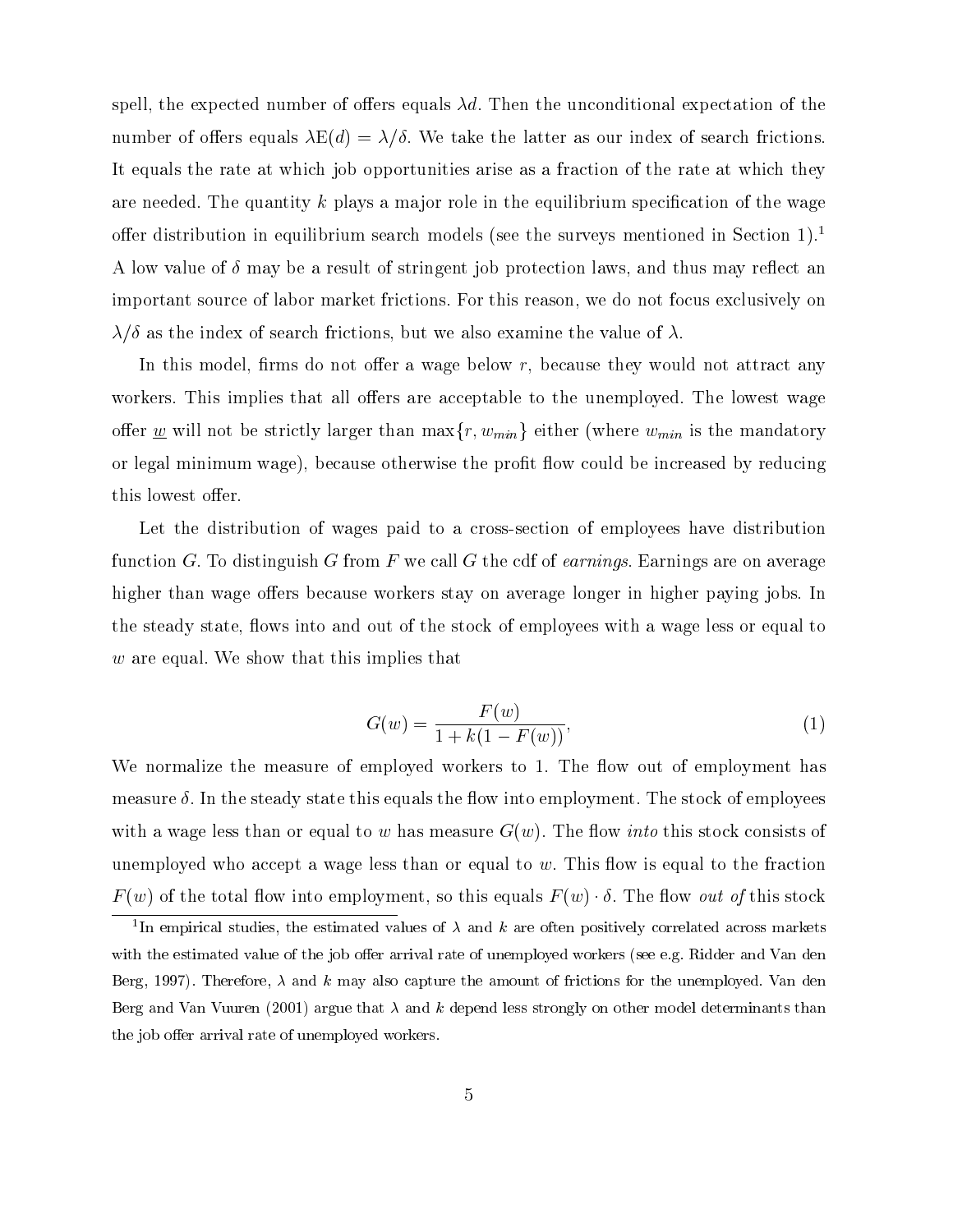consists of those who leave employment (measure  $\delta G(w)$ ) and those who receive a job offer that exceeds w (measure  $\lambda(1 - F(w))G(w)$ ). Equation (1) follows. Usually, this relation is derived within an equilibrium search model (see e.g. Burdett and Mortensen, 1998). In such models,  $F$  is derived, but for  $(1)$   $F$  can be taken as a primitive.

#### 2.2 Conditional inference

For expositional reasons we discuss conditional (on  $w$ ) inference on the index of search frictions before we discuss unconditional inference. In the present subsection we take  $w$  to equal the wage in the job, we assume that workers are only interested in wage income, and we assume we have access to a sample from the joint distribution of elapsed job durations and wages among currently employed workers. Note that this joint distribution can be obtained from cross-sectional data if one is prepared to use retrospective information. In practice such information may be absent or unreliable, and one may want to allow for other job characteristics. This is why in the next subsection we examine unconditional inference.

From the job exit rate  $\lambda(1-F(w))+\delta$  of a worker who currently earns  $w,$  it is clear that the conditional distribution of job durations given w yields a direct estimate of  $\lambda$  as the coefficient of  $1 - F(w)$ . This can be performed straightforwardly by maximum likelihood. The difference of the job exit rate at the lowest and at the highest wage is precisely equal to  $\lambda$ , and the job exit rate at the highest wage equals  $\delta$ , but it is not attractive to use these relations for estimation because the observation of extreme wages is very sensitive to measurement error. Flinn (2002) estimates the model with maximum likelihood, allowing for measurement errors.

We now discuss an alternative approach that is insensitive to measurement errors and that is very easy to carry out. It exploits the steady state condition  $(1)$  for worker flows. From this equation,

$$
\frac{1}{\delta + \lambda(1 - F(w))} = \frac{1}{\delta(1 + k)} + \frac{k}{\delta(1 + k)}G(w)
$$
\n(2)

Hence, the model of repeated search and the steady state conditions imply a linear relation between the average length of a job spell given w and the cdf of earnings at w. Note that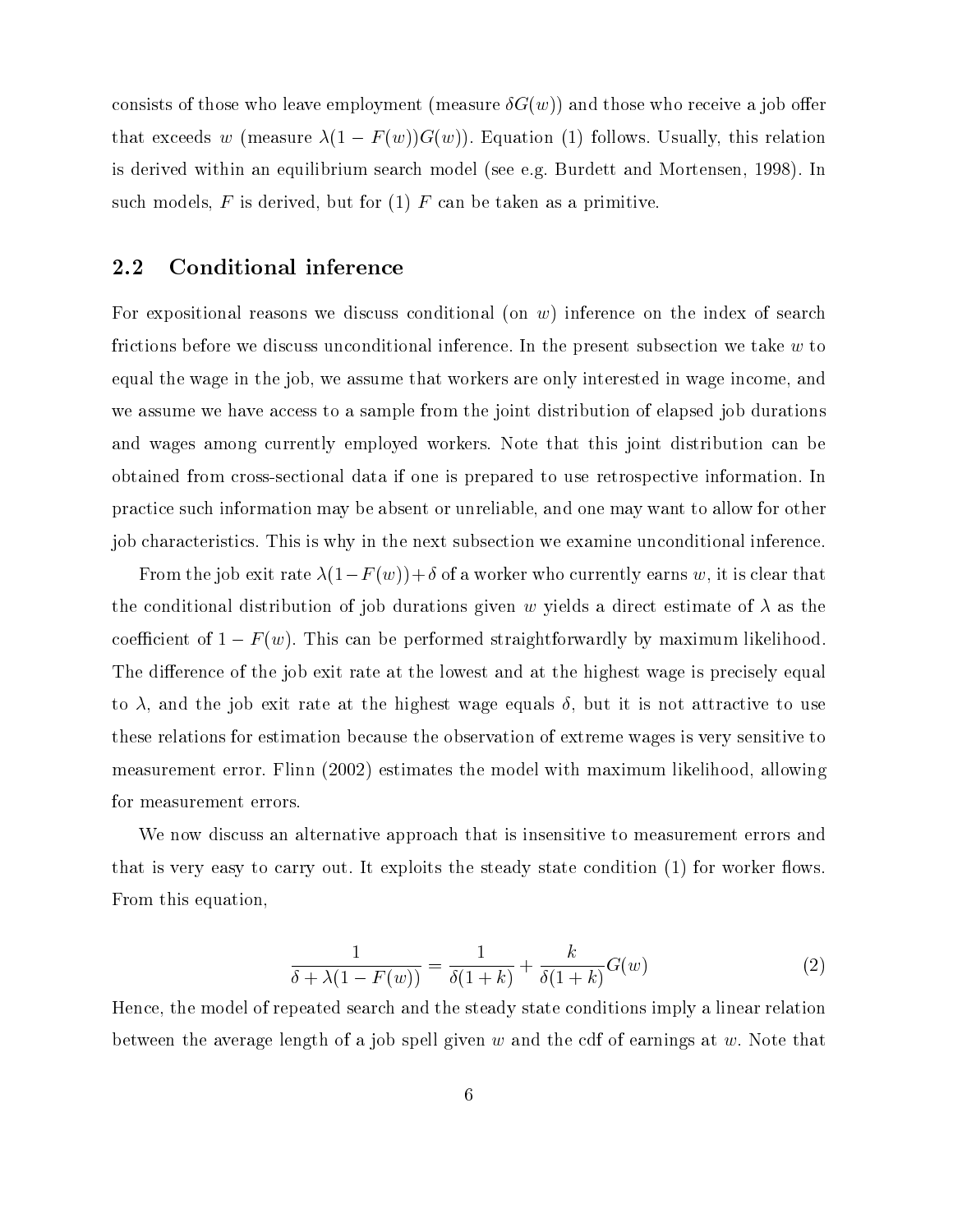this provides an overidentifying restriction, because the data allow for a nonlinear relation. More importantly, the ratio of the slope coefficient and the intercept is an estimator of k. In the next subsection we show that the hazard rate of the distribution of elapsed job durations given w is also equal to  $\delta + \lambda(1 - F(w))$ . So, the left-hand side of (2) is also the average elapsed job duration given w. One may therefore estimate  $k$  from a regression of the average elapsed duration of employed workers with a wage  $w$  on the fraction of the employed workers who have a wage of  $w$  or less. One may also estimate  $k$  from the equality of the reciprocal of the left-hand side of the above equation and the reciprocal of the right-hand side (this expresses the hazard rate given w as a function of  $G(w)$ ). Note that  $G$  is directly estimable, either by the empirical cdf of wages or by a parametric cdf.

As noted, conditional inference requires one to assume that the wage is the only job characteristic that matters for the individual's behavior. Gronberg and Reed (1994) and Hwang, Mortensen and Reed (1998) examine equilibrium search models where firms set wages as well as values of non-wage job characteristics. In equilibrium, firms with a high innate labor productivity offer higher wages as well as better values of the non-wage characteristics. This suggests that the wage may proxy the over-all value of the job.

#### 2.3 Unconditional inference

Readily available data from the OECD and similar sources (see Sections 3 and 4) contain information on a number of quantities that are related to job durations and flows into and out of jobs. These quantities are unconditional on job characteristics like the wage in the job. To derive their counterparts in the model we have to integrate  $w$  out of the conditional job duration distribution. If  $k$  is identified from these quantities then, contrary to the previous subsection, the inference is robust with respect to which job characteristics drive the job-to-job transitions. A similar approach can be applied to micro data in which the information on wages is discarded.

To proceed, we need to distinguish between three different unconditional distributions of job spells. They are defined for three different populations: (i) the population of workers who move from unemployment to employment at a given point in time, the  $E\text{-}inflow$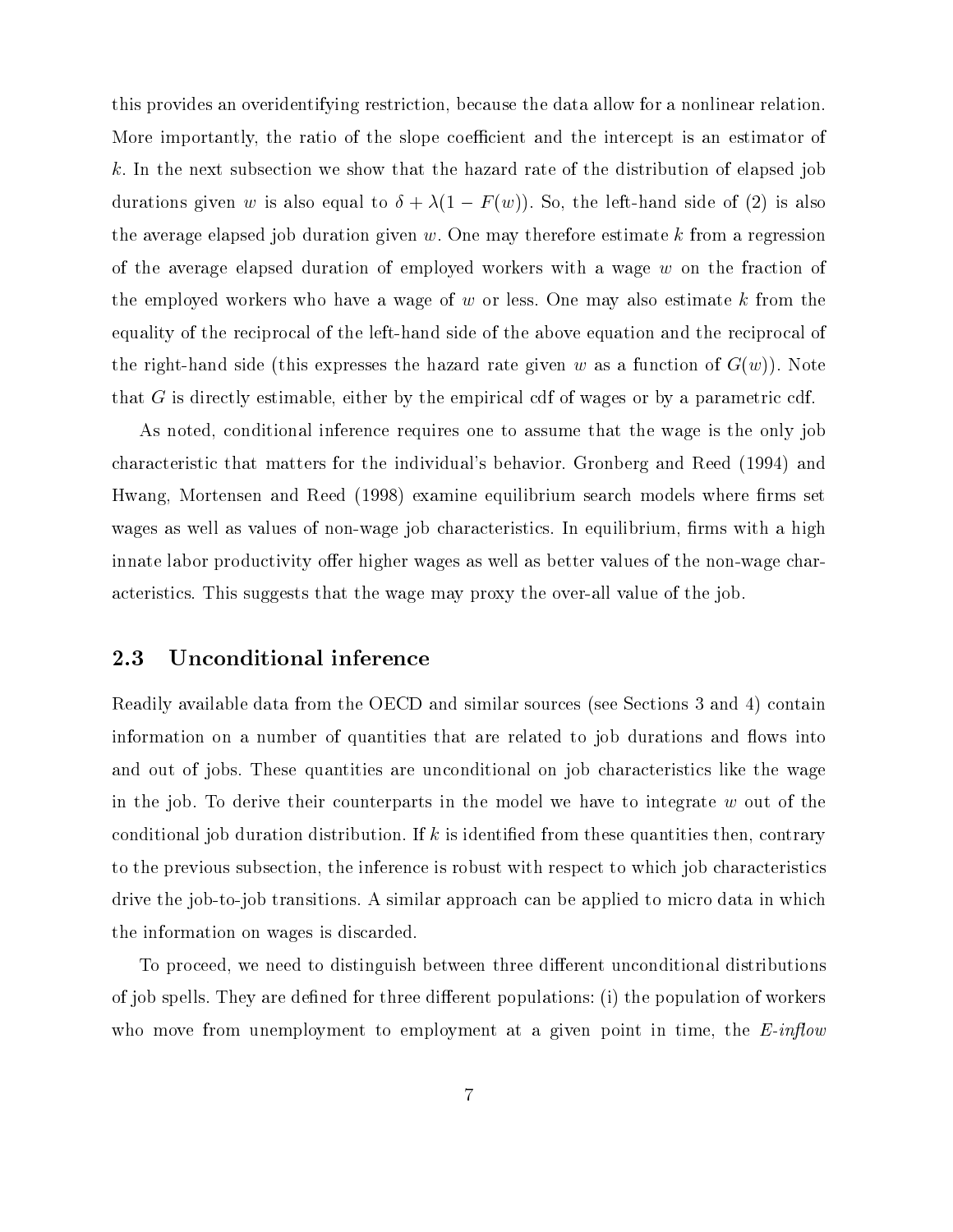population, (ii) the population of workers who start in a job at a given point in time, the  $J\text{-}inflow$  population, and (iii) the population of workers who are employed at a given point in time, the  $E\text{-}stock$ . The J-inflow differs from the E-inflow because the former contains workers who make a direct job-to-job transition, and these will accept on average higher w than the workers who infrom unemployment was also we integrate out was also we integrate out where  $\sim$ unobserved heterogeneity in an exponential duration distribution. As a consequence, the duration density in the stock differs from that in the inflow (see e.g. Ridder, 1984).

For the inflow populations the conditional distribution of job durations  $t$  given  $w$  has density

$$
\varphi(t|w) = (\delta + \lambda \overline{F}(w))e^{-(\delta + \lambda \overline{F}(w))t}
$$
\n(3)

with  $\overline{F} := 1 - F$ . The only difference between the E-inflow and the J-inflow concerns the distribution of w, which has density  $f(w)$  in the E-inflow, and density

$$
\varphi(w) = \frac{k}{\log(1+k)} \frac{f(w)}{1+k\overline{F}(w)}
$$

in the J-inflow (see our working paper version Ridder and Van den Berg, 2002, for a derivation). We obtain

**Proposition 1** (i) The density of the job duration  $t_{uj}$  in the E-inflow is

$$
\varphi(t_{uj}) = \frac{e^{-\delta t_{uj}}}{\delta k t_{uj}^2} \left[ 1 + \delta t_{uj} - (1 + \delta (1 + k) t_{uj}) e^{-\delta k t_{uj}} \right] = \frac{1}{\lambda} \int_{\delta}^{\delta + \lambda} z e^{-z t_{uj}} dz
$$

(ii) The density of the job duration  $t_{*j}$  in the J-inflow is

$$
\varphi(t_{*j}) = \frac{1}{\log(1+k)} \frac{1}{t_{*j}} e^{-\delta t_{*j}} \left[1 - e^{-\lambda t_{*j}}\right] = \frac{1}{\log(1+k)} \int_{\delta}^{\delta+k} \frac{1}{z} \left[ze^{-zt_{*j}}\right] dz
$$

(iii) The density of the job duration  $t_e$  in the E-stock is

$$
\varphi(t_e) = \frac{\delta(1+k)}{k} \int_{\delta}^{\delta(1+k)} \frac{1}{z} e^{-zt_e} dz
$$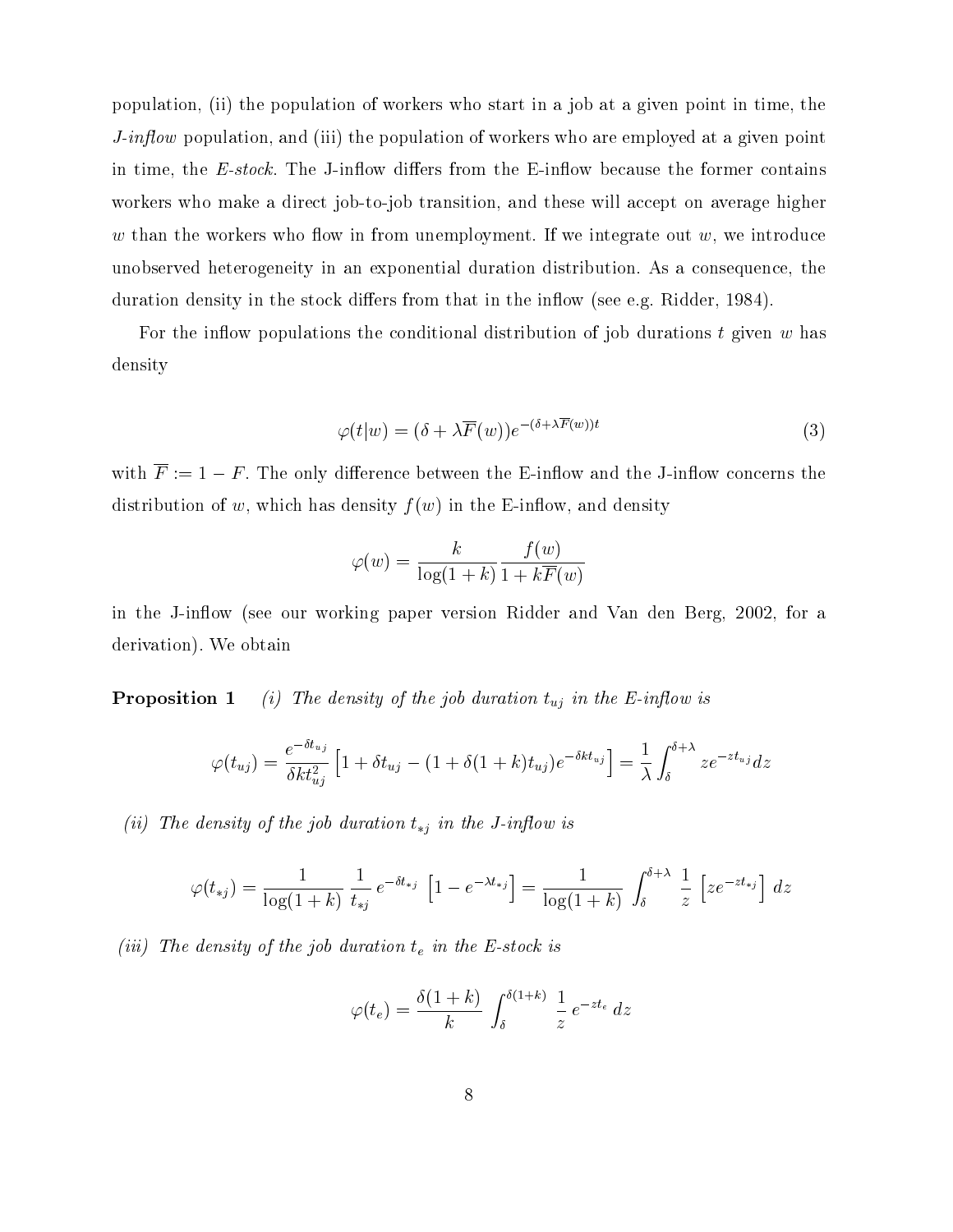Several points are worth noting. First, assumptions on the shape or the determinants of the distribution of job characteristics <sup>w</sup> are not required for these results. So estimates based on the above densities are valid irrespective of the type of heterogeneity that determines the dispersion of  $w$ . The results are also robust with respect to the level of an institutional wage floor like a minimum wage, because  $\underline{w}$  does not affect the above densities. Indeed, F does not affect the densities at all.<sup>2</sup>

All densities can be expressed as a mixture of exponential distributions, with different mixing distributions that in all cases have a support  $[\delta, \lambda + \delta]$ . This implies that all unconditional duration densities have a decreasing hazard rate. For the E-inflow the hazard decreases from  $\delta + \frac{1}{2}\lambda$  to  $\delta$ , for the J-innow it decreases from  $\lambda / \log(1 + \kappa)$  to  $\delta$ , and for the E-stock from  $\delta(1 + k)(\log(1 + k))/k$  to  $\delta$ .

On average, job spells are much longer than unemployment spells. To obtain a reasonable number of complete job spells, one must either rely on retrospective information on elapsed job spells, or one must follow a cohort during a long observation period. Retrospective information concerning a rather distant past may be unreliable due to recall errors. We can avoid these biases by censoring the job durations at a relatively short observation period. In repeated cross-section data, an alternative method is available to obtain a direct estimate of a job exit rate over some observation window, by computing the empirical hazard for this observation period. This corresponds to the calculation of retention rates (see Section 3). We use both methods.

For all three job spell distributions the hazard decreases to  $\delta$  for long job spells. The difference between the hazard at duration zero and the hazard at infinity is informative on  $\lambda$ . If we censor the job spells after a relatively short observation period then it is difficult to recover  $\delta$ , and, by implication,  $\lambda$ . (For reasonable parameter values this is difficult even if the censoring is after 20 years.) We therefore estimate  $\delta$  from external data. Specifically, we estimate an auxiliary model with data on the unemployment rate and the unemployment duration distribution to estimate  $\delta$  (see Appendix A1). Given a value of  $\delta$ , we can estimate

<sup>&</sup>lt;sup>2</sup>The myopic search strategy of employed workers as well as the assumptions that unemployed workers are homogeneous and flows are in equilibrium are important for these results. In the working paper version Ridder and Van den Berg (2002) we examine the robustness of the approach with respect to this.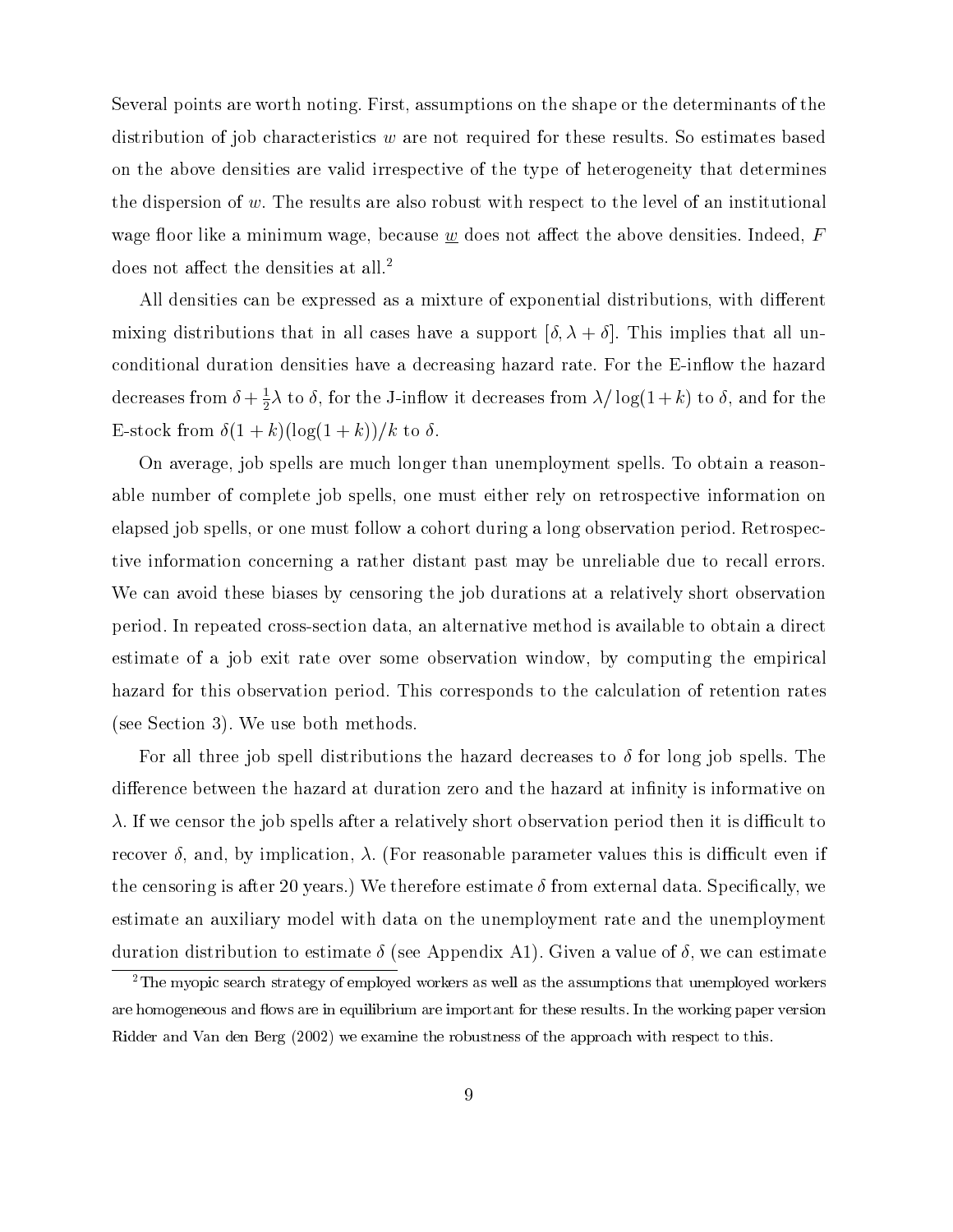$\lambda$  from data on short job spells. $3$ 

It is useful to provide some more intuition on the identification of  $\lambda$  and k. Consider data on  $t_{uj}$  among individuals who flowed into employment at time zero. Just after time zero the value of w among them is randomly distributed according to the distribution  $F$ . If they receive a job offer just after time zero then in  $50\%$  of all cases this is acceptable. So on average the job exit rate just after time zero equals  $o + \frac{1}{2} \lambda$ . After a while the workers who started with a low <sup>w</sup> leave their job, so the composition of survivors tilts towards workers with high w. These have lower job exit rates, so the observable average rate decreases. By using the observed job exit rate at time zero to estimate  $\lambda$ , we effectively use the fraction of short job spells compared to the value of  $\delta$  in order to determine the amount of search frictions in the market. A relatively large number of short job spells is taken as evidence that workers are able to move on very quickly to better jobs, so that frictions are unimportant.

We now compare the information in the data on short job durations in the different sampling designs that can be used for unconditional inference. Let  $\theta_i$  denotes the hazard of  $t_i$  at duration 0. It can be shown that

$$
\theta_{uj} - \delta = \frac{1}{2}\delta k = \delta g_1(k)
$$

$$
\theta_{*j} - \delta = \delta \frac{k}{\log(1+k)} - \delta = \delta g_2(k) \tag{4}
$$

$$
\theta_e - \delta = \delta \frac{(1+k)\log(1+k)}{k} - \delta = \delta g_3(k)
$$

The left hand side of these equations can be estimated by the empirical hazard rate for short job spells. By the delta method the accuracy (asymptotic variance) of the resulting estimate of k is determined by the inverse of the derivatives of  $g_1, g_2, g_3$ . The derivatives satisfy  $1/2 = g_1 > g_2 > g_3 > 0$ , and hence data from the E-innow are more informative

<sup>&</sup>lt;sup>3</sup>Simulations in our working paper version Ridder and Van den Berg (2002) show that data on longer job spells are uninformative on  $\lambda$ . This problem is exacerbated if  $\lambda$  is itself small.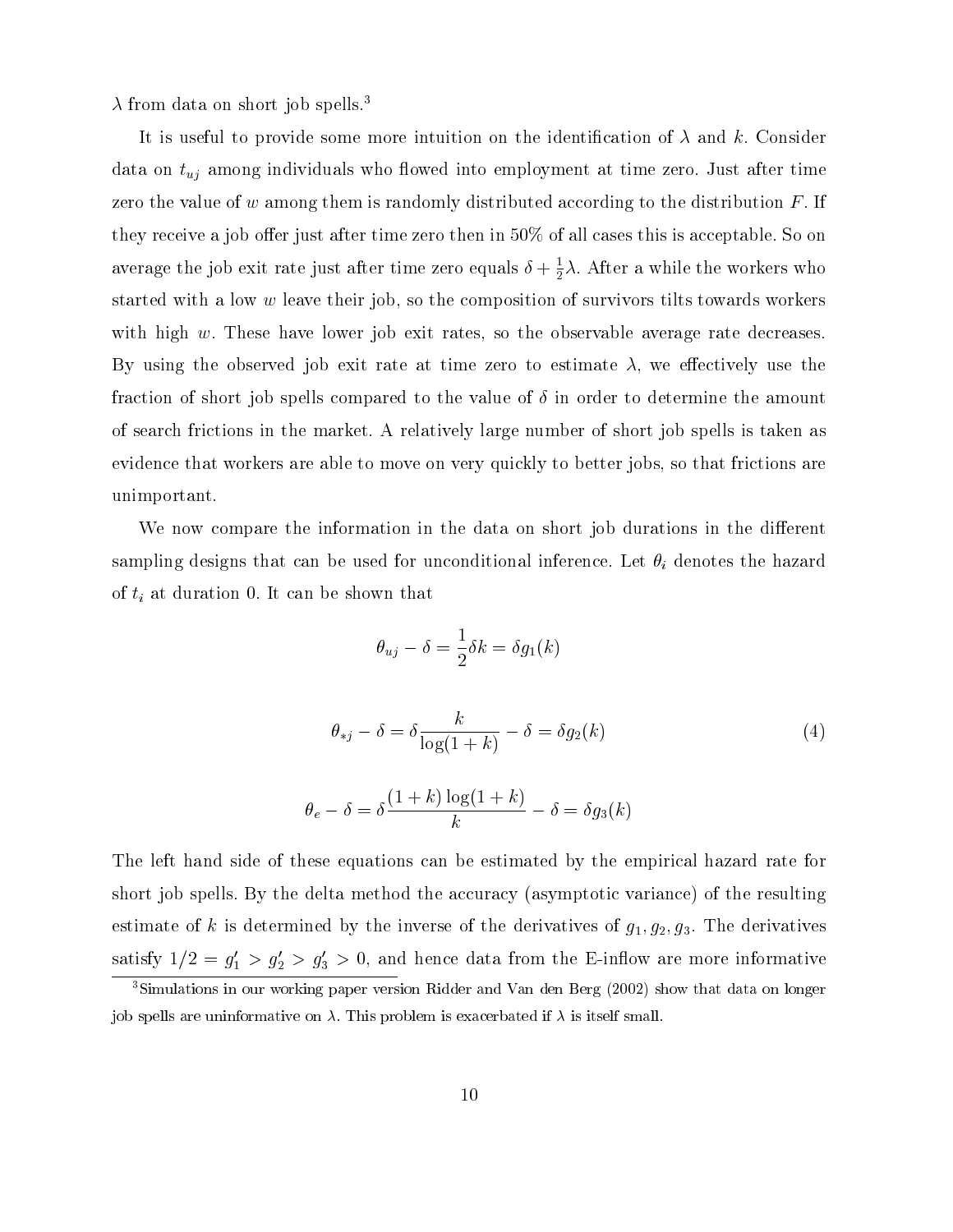than data from the J-inflow which in turn are more informative than data from the Estock. To give an example: if the observed  $\theta_e/\delta$  equals 2.2 then the implied k equals 5.5. But if the observed  $\theta_e/\delta$  equals 2.4 then k equals 7.4. Thus, a 9% increase in the observed variable leads to a  $35\%$  increase in the value of k. Given the fact that published aggregate data are rounded and also contain other measurement errors, a 9% error in the value of an observable should not be considered as uncommon.

Note that the ranking of the informativeness of the data ignores differences in the sampling variation in the data. On the one hand, one may argue that the latter are all small if they concern the whole population or are based on very large samples. On the other hand one may argue that certain types of data suffer more from measurement errors, although it is hard to guess their relative magnitude.

Of course, unconditional inference uses less information than conditional inference. Conditional inference exploits the effect of the wage regressor on the job exit rate, whereas unconditional inference focuses on the duration dependence pattern of the job exit rate due to unobserved heterogeneity. The former approach is more robust from an econometric point of view, whereas the latter is more robust from a theoretical point of view.

#### 3 3 Empirical analysis for France

#### 3.1 The data

The French data we use are all extracted from the yearly French Labor Force Survey (LFS), the *Enquête Emploi*. The individual records of these data have been used extensively in the empirical labor economics literature (see e.g. Bontemps, Robin and Van den Berg, 2000). For the conditional (on wages) estimation of the search frictions index we also use the individual records. These data are not published. The unconditional inference uses aggregated versions of these data. We use published data from the OECD on labor market flows. Their accessibility makes inference based on them potentially attractive. In addition, we aggregate the micro data ourselves, to shed more light on the quality of the various approaches.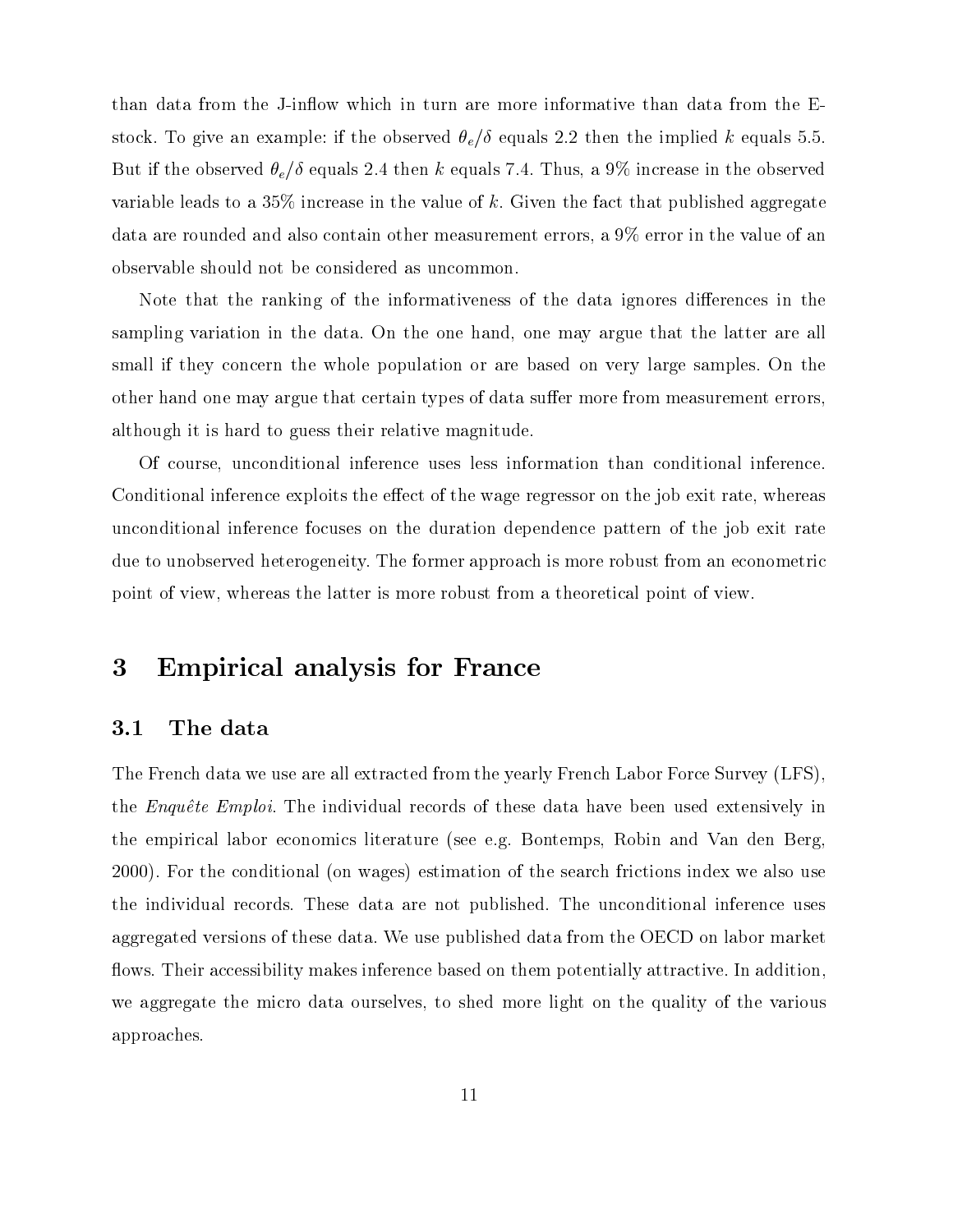The LFS is a rotating panel in which households participate for three consecutive years. They are interviewed once per year. In the first year, data are collected on the job spell with the current employer. The duration is in months if shorter than 2 years and in years if longer. In 1991, 27962 individuals were interviewed, and of these 14131 were employed; 10432 worked 35 hours or more per week; and 10210 reported a monthly gross wage. We eliminated some observations with very small and large wages (below 3000 and above 30000 French Francs). Among the remaining 9963 individuals, 9854 reported a job spell. This is the sample we use for the conditional inference as well as for the unconditional inference based on our own aggregations. Figure 1 gives the marginal distribution of elapsed job durations  $t_e$ , by year (41 means 41 years or longer). Note that there is no evidence of heaping.

Concerning the published aggregate data we use the 1995 distribution of elapsed job durations over a small number of duration intervals, as published in OECD (1997). In addition, Table 5.10 in OECD (1997) provides the separation rate from 1 year to 2 years, which is calculated as the difference between the number employed with tenure less than 1 year in 1994 and the number employed with tenure between 1 and 2 years in 1995, as a fraction of the former. This is the fraction of jobs with a duration less than a year that are dissolved within a year, or the separation rate for new jobs, or one minus the retention rate for new jobs. We denote the reported separation rate by  $s_1$  (the index denotes the maximum elapsed job duration in the baseline year).

Table 1 presents some summary statistics of the labor markets in France and the countries we consider in Section 4. In the sequel we do not report standard errors. In cases where there are fewer parameters than observations, these standard errors depend on the details of the sample design, and these details are not available to us.

#### 3.2 Conditional inference results

In Subsection 2.2 we showed that the theory predicts a linear relation between the average job spell and the earnings cdf. To check this relation we grouped wages by 5% intervals and computed the average job spell for each wage interval. The results are in Figure 2.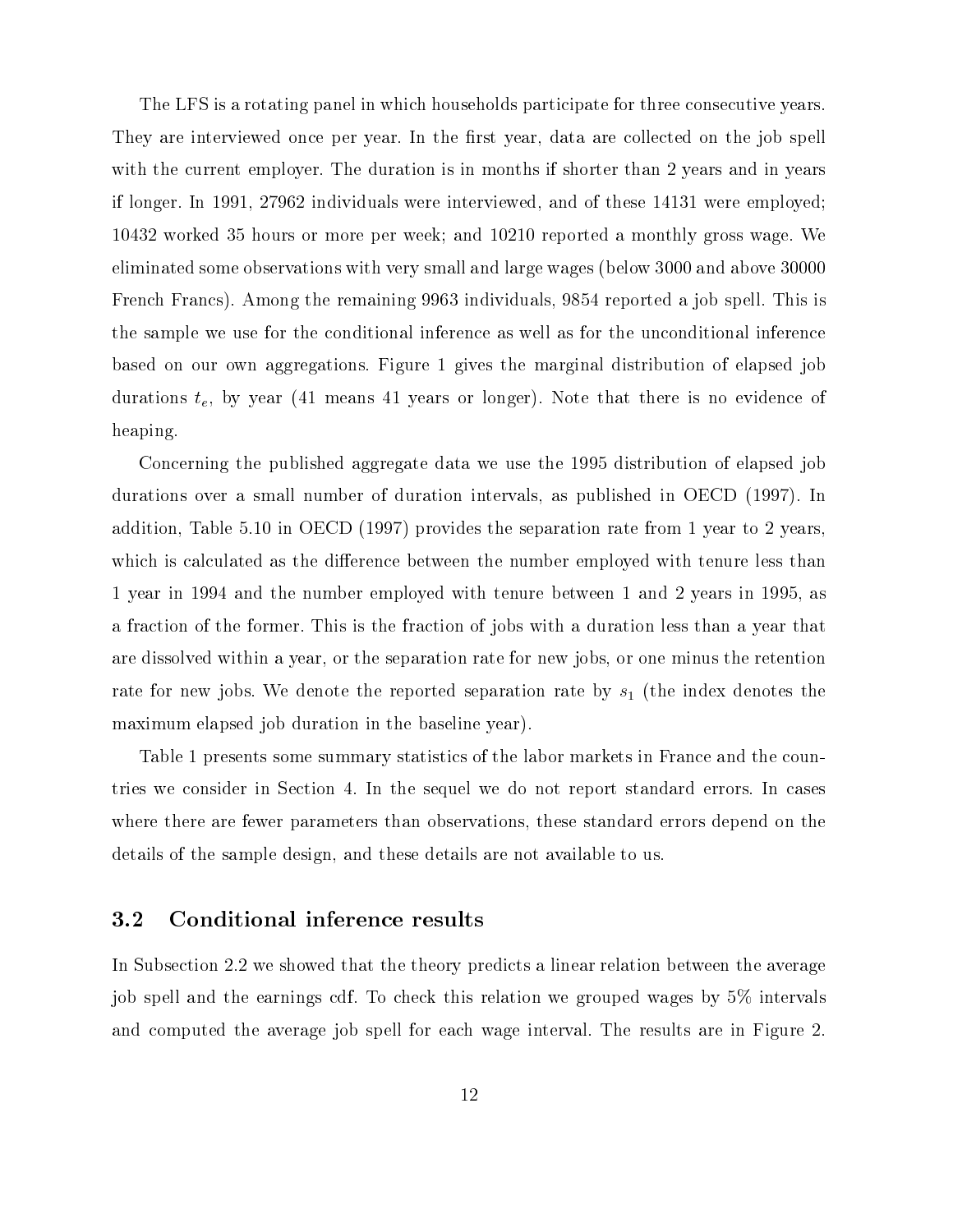We conclude that the predicted relationship holds well. A linear regression gives  $R^2 = 0.93$ and  $k = 1.4$ .

In Table 2 we report ML estimates of k as a parameter of the job duration hazard, for different right-censoring values for  $t_e$ . In the hazard we substitute the empirical cdf of wages for G (this gives the same equation as  $(2)$ ). The estimate becomes larger if we censor the observations progressively, up to  $k = 4.7$  if censoring is at 2 years. This suggests that the relation between the job exit rate and the wage is different at high durations, for example because k and  $\delta$  are not constant and homogeneous. Bontemps, Robin and Van den Berg  $(2000)$  structurally estimate equilibrium search models for different sectors, using micro data from the LFS covering 1990–1993. The models impose that  $w$  is the wage and the inference exploits wage information. Their implied estimates of  $k$  are around 5. Note that our estimator may be downward biased because the "regressor" is measured with error, as we use an estimate of  $G$  instead of the population  $G$ .

#### 3.3 Unconditional inference results

We start with the estimation using published aggregate data. Estimation of  $k$  from data on  $s_1$  as defined in Subsection 3.1 is non-trivial. First of all, the sample is not a genuine Jinflow sample but rather a sample from the stock of jobs with a duration less than one year. Secondly, the exit rate out of jobs decreases within the interval considered. To proceed, we have to derive the joint density in the E-stock of the elapsed job duration  $t_e$  and the residual (or remaining) job duration  $t_r$ . The observation  $s_1$  then equals

$$
s_1 = \Pr(0 < t_r < 1 | 0 < t_e < 1)
$$

By analogy to the derivations in Subsection 2.3 we obtain

$$
s_1 = \Pr(0 < t_r < 1 | 0 < t_e < 1) = 1 - \frac{\int_{\delta}^{\delta + \lambda} \frac{1}{z^2} e^{-z} (1 - e^{-z}) dz}{\int_{\delta}^{\delta + \lambda} \frac{1}{z^2} (1 - e^{-z}) dz}
$$

The estimated k is well above 20, which is much higher than what is typically found in the literature, and certainly much higher than the conditional inference estimates mentioned in the previous subsection. The empirical distribution of individual elapsed job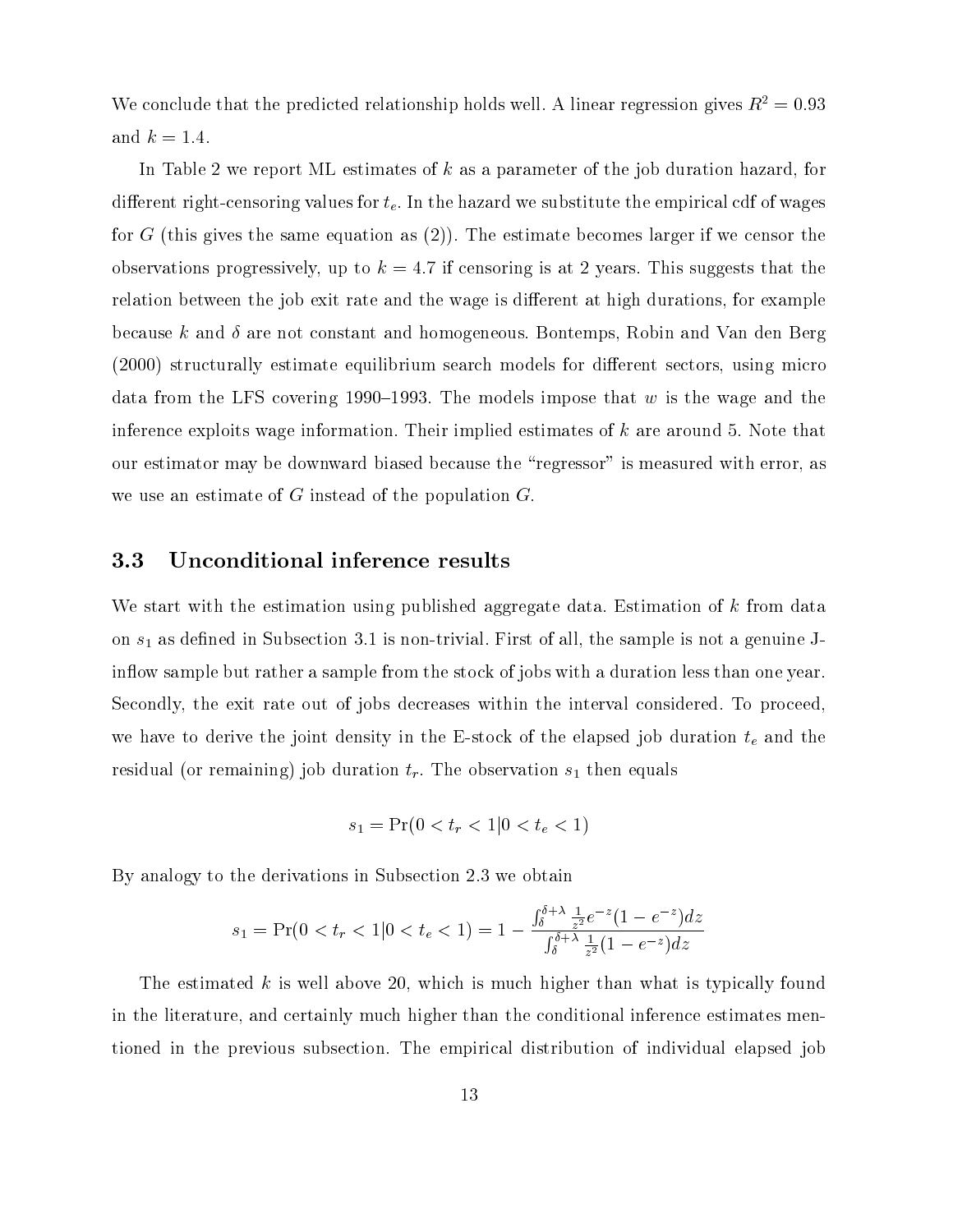durations in the LFS reveals that France has a high fraction of jobs with a duration of less than or equal to a year (see Figure 1; spells up to two years are very frequent). This is not compatible with the shape of the unconditional job exit rate at higher durations in the current formulation of our model. Cohen, Lefranc and Saint-Paul (1997) argue that in France there are many jobs with a predetermined fixed duration mostly occupied by young workers. In particular, they argue that one can distinguish two types of job contracts: 1) with a predetermined fixed short duration, with low firing and dissolution costs, and low wages, mostly occupied by new entrants and other young workers and 2) with indeterminate long durations and high firing costs. Basically, the type-1 workers bear the burden of labor market flexibility.

One may remedy this inference problem by allowing for population heterogeneity in  $\delta$ and/or  $\lambda$ .<sup>4</sup> Another approach is to use data on separation rates  $s_T$  for larger T, since these are less sensitive to the shape of the job duration density close to zero. Table 5.9 in OECD (1997) provides the separation rates from  $0 - < 5$  years to  $5 - < 10$  years of tenure. This gives an observation of  $s_5$ . In effect, we compare 1980–1985 with 1985–1990. The expression for  $s_5$  is the same as for  $s_1$ , provided we replace  $\delta$  and  $\lambda$  by 5 $\delta$  and 5 $\lambda$ , respectively. This gives the results on k and  $\lambda$  reported in Table 3 for France. These are plausible and very close to the results mentioned in the previous subsection.

Note that the conditional inference results on  $k$  are not necessarily affected by the large fraction of short job spells, because those results are driven by the empirical relation between <sup>w</sup> and the job exit rate, and this relation may be similar in both types of jobs.

Next, we turn to unconditional inference with the published data on numbers of elapsed job spells in a small number of duration intervals. The quasi-ML estimate of k is implausibly small, and the fit to the duration data is poor. The estimates are sensitive to small changes in the value of  $\delta$ , but changing this value does not result in a better fit. This confirms our suspicion that these unconditional elapsed job duration data are uninformative on  $k$ .

Finally, we turn to unconditional inference with the micro LFS data used in the previous <sup>4</sup>We experimented with a model in which the index of search frictions k was set at a particular value and

the job destruction rate  $\delta$  followed a two-point mixture. This improved the fit to the observed distribution of job spells. See our working paper version Ridder and Van den Berg (2002).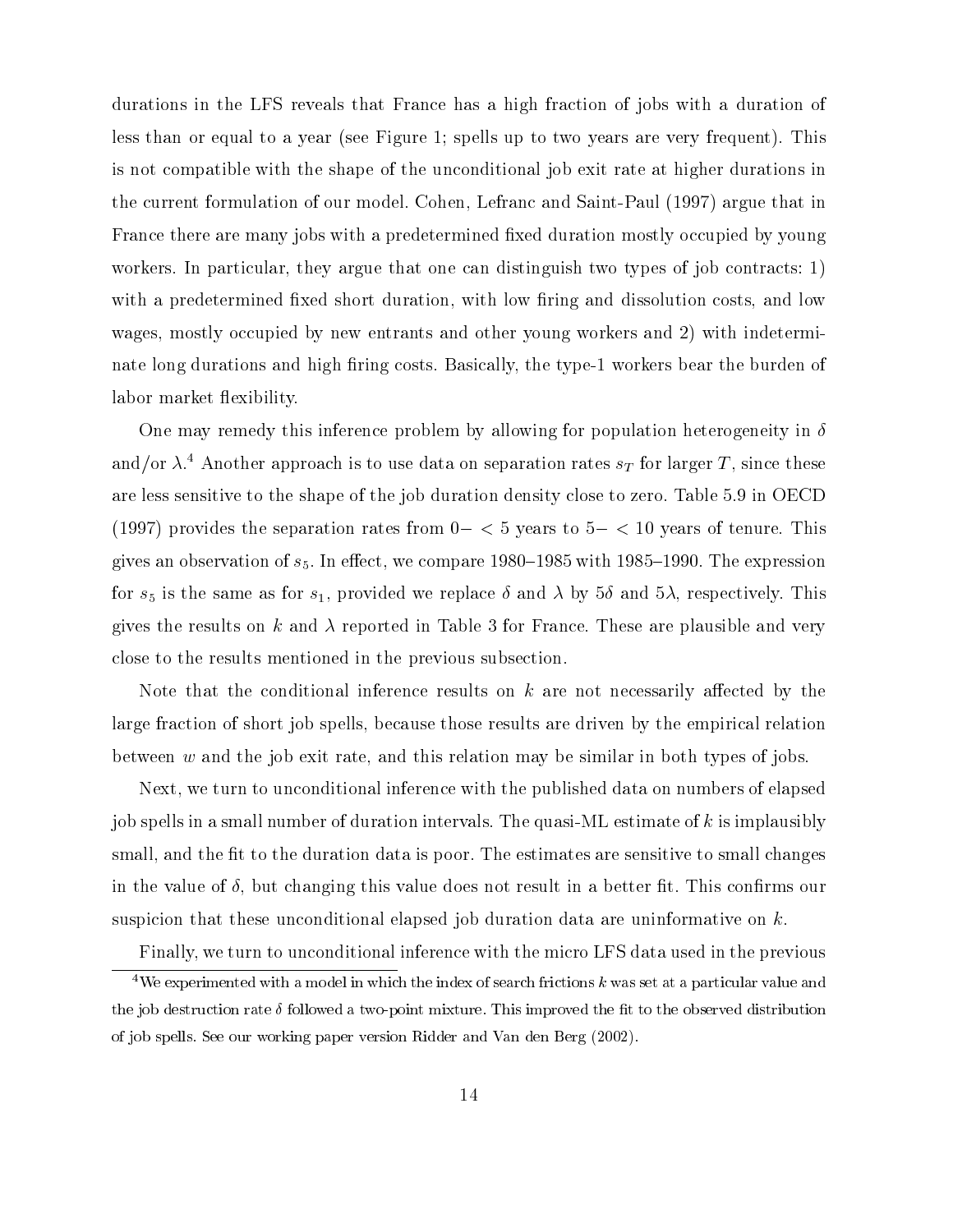subsection, where we now discard the wage information. This corresponds to using the individual elapsed job spells that underlie the published data from the previous paragraph. The results are the same as in the previous paragraph. This means that these results are not due to the aggregation into duration intervals. The estimates are also sensitive to the degree in which we right-censor  $t_e$ .

We conclude that unconditional inference with the separation rate for new jobs is sensitive to institutional features of the French job contracts system. One needs to consider the separation rate for all jobs with an elapsed duration between 0 and 5 years to obtain an estimate that conforms to conditional inference estimates. Finally, unconditional inference with data on elapsed job spells is not informative on the index of search frictions.

## 4 Empirical analyses for other countries

#### 4.1 United Kingdom, Germany, the Netherlands

We briefly report unconditional inference results for three other European countries. We rely again on the published data from OECD (1997). These are obtained from the yearly national Labor Force Surveys (LFS), a standardized survey that is conducted in all EU countries. The standardization facilitates comparisons of the results. The data years are the same as for France.

For the Netherlands and the UK we report the estimates based on  $s_1$ . Estimation with  $s_1$ -data gives implausible results for Germany. Like for France, the estimated k is well above 20, which is much higher than for the other countries. Again, this is due to a high fraction of jobs with a duration of less than or equal to a year. And again, this can be remedied by using data on  $s_5$  (see the results in Table 3).

Next, we consider the marginal frequency distribution of elapsed job spells over a small number of intervals. Like for France, the estimates of  $k$  are implausible and the fit to the duration data is poor.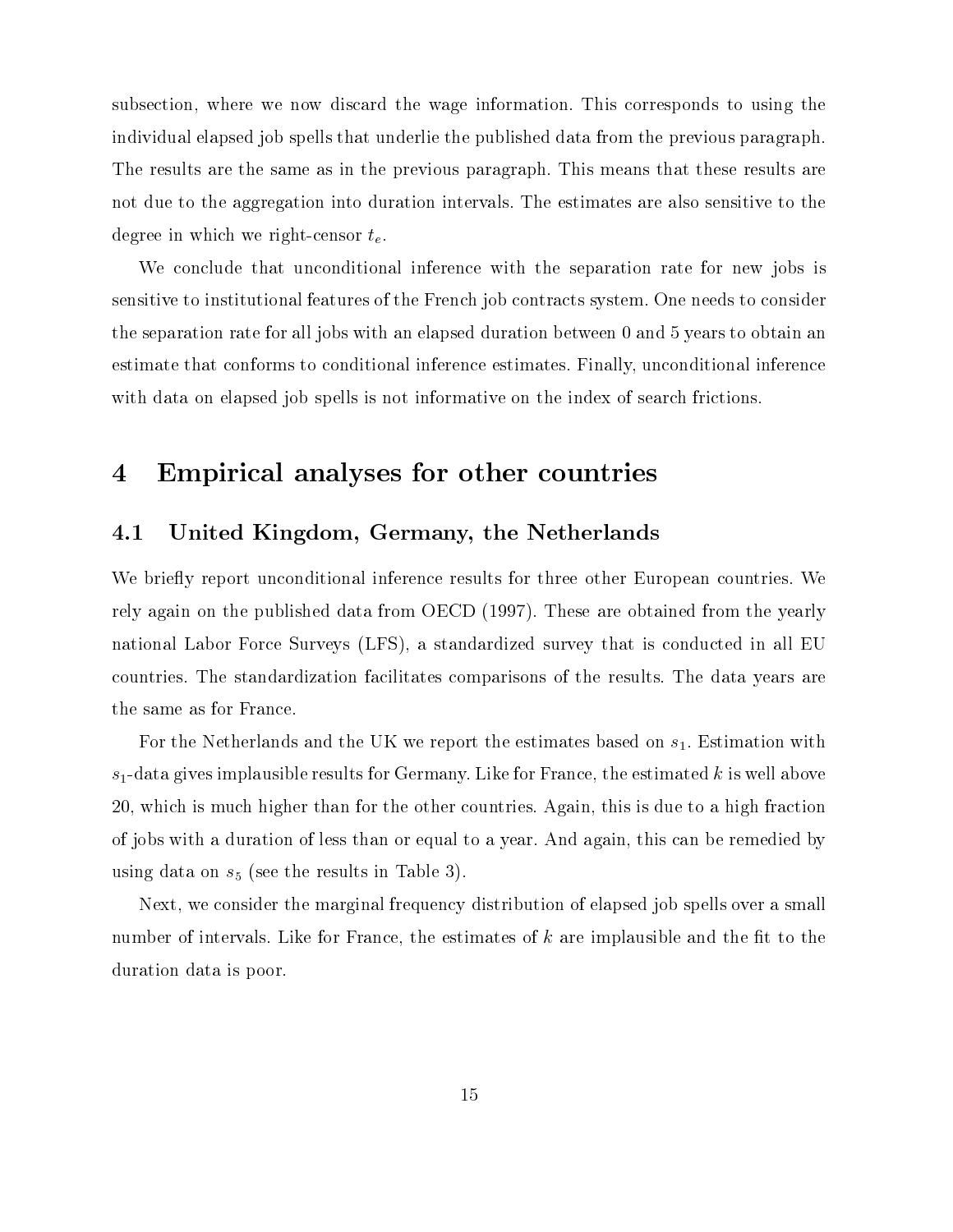#### 4.2 United States

In Appendix A1 we estimate  $\delta$  using a simple auxiliary model of labor market flows that ignores temporary lay-offs, voluntary quits from employment into unemployment, and new entrants and re-entrants that move from non-participation into unemployment. These are important phenomena in the U.S. labor market. Ignoring them may lead to over-estimation of  $\delta$  because the inference assumes that the full unemployment inflow consists of lay-offs. The estimated  $\delta$  is indeed quite large, leading to a short average duration between successive unemployment spells. This in turn may lead to under-estimation of  $k$ . However, as we shall see, the estimate of k is still higher than for the other countries considered, so that the ranking of countries is not affected by this.

The U.S. data we use are similar to the French data, the Current Population Survey (CPS) taking the role of the French LFS. We perform conditional inference using individual records from the January 1991 supplement (see the working paper version Ridder and Van den Berg, 2002, for details). The unconditional inference uses published data from OECD (1997) based on aggregations of CPS data. The distributions of elapsed job spells are from 1996. The separation rates are calculated by numbers of employed in different duration intervals in 1995. The CPS is not harmonized with the European LFS, and this limits the comparability of the results.

The conditional inference shows that, like for France, the predicted linear relation between the average job spell and the earnings cdf holds well. Like for France, the conditional inference estimates with censoring are higher than without censoring, up to  $k = 6.1$  if censoring is at 2 years. In all cases, the estimates of k and  $\lambda$  are higher than the corresponding estimates for France. Table 3 reports the unconditional inference estimates based on  $s_1$ . These may seem large compared to the conditional inference estimates for the U.S. and to the unconditional inference estimates for the other countries. However, the estimated job offer arrival rate for employed workers is close to the U.S. job offer arrival rate for unemployed workers (see e.g. Layard, Nickell and Jackman, 1991), which is much higher than its European counterparts.

Estimation of <sup>k</sup> from the marginal frequency distribution of interval-aggregated elapsed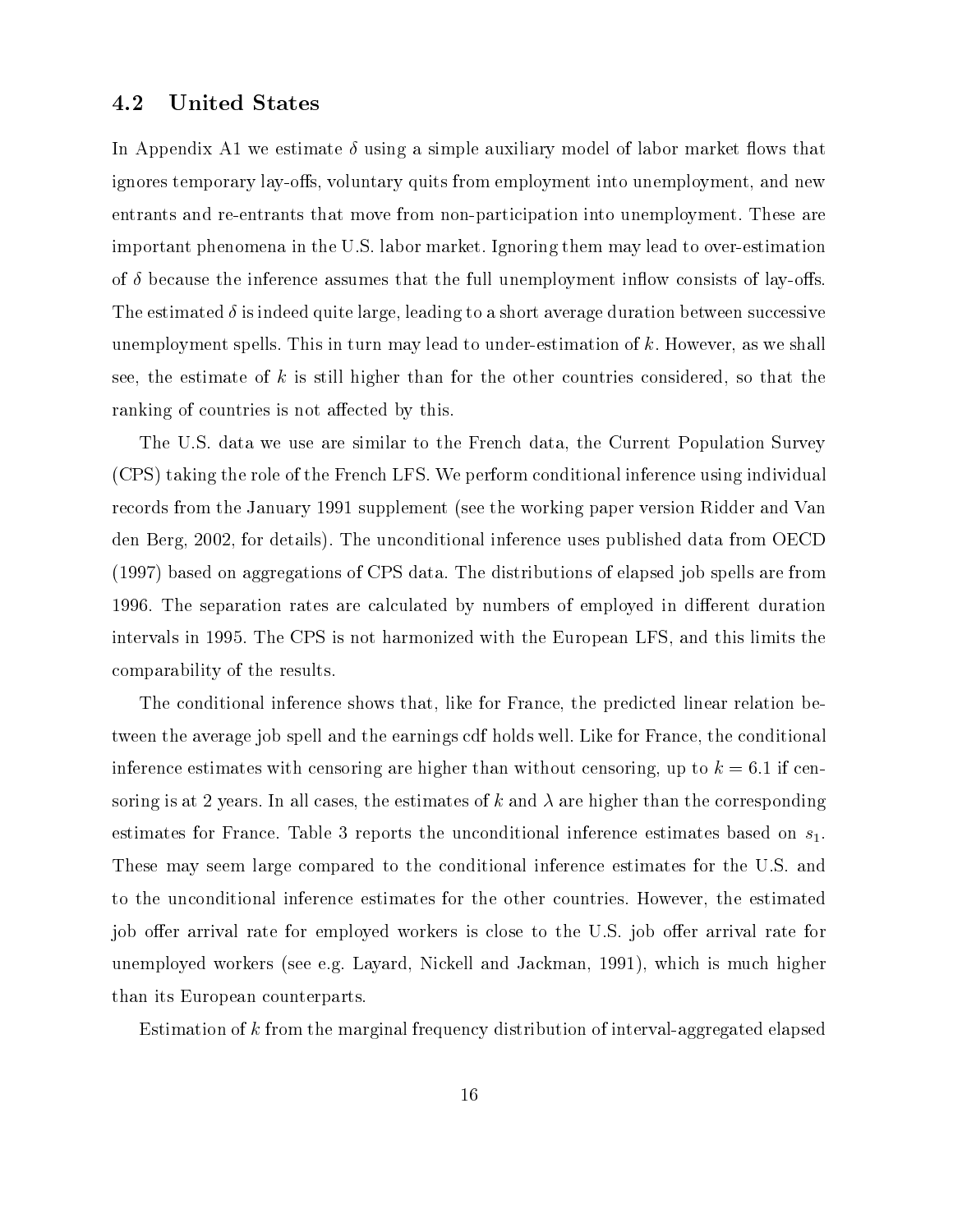job spells leads to the same problems as for the other countries.

The results in this section reinforce the methodological conclusions of the previous section. Unconditional inference with the separation rate for new jobs is sensitive to institutional features. Unconditional inference with data on elapsed job spells is not informative on the index of search frictions.

The most important substantive conclusion of Sections 3 and 4 is that labor market frictions are largest in France and Germany, and smallest in the United Kingdom and the United States, with the Netherlands in between these groups of countries. This ranking is robust with respect to the method of inference. In the next section we examine the implications for wages and for policy.

## 5 Policy analyses

#### 5.1 Monopsony power

We define the average monopsony power or monopsony index as follows,

$$
\mu = \frac{E(p - w)}{E(p)}\tag{5}
$$

In this equation,  $p$  is the revenue product or match value (or simply productivity) of a single worker. We take expectations over individuals in the labor force instead of firms, so we examine monopsony power from the perspective of the worker. In this section we restrict attention to the case where the wage is the only job characteristic of concern to workers. To quantify  $\mu$ , it matters how wages are determined. This is because  $E(p)$  is unobserved, and we can only estimate it by using observations of  $w$  and applying the inverse of the mapping between  $p$  and  $w$  that follows from the wage determination process.

We postulate that the wage determination process is such that at the aggregate level the following relation holds,

$$
E(w) = \frac{k}{1+k}E(p) + \frac{1}{1+k}E(\underline{w}(p))
$$
\n(6)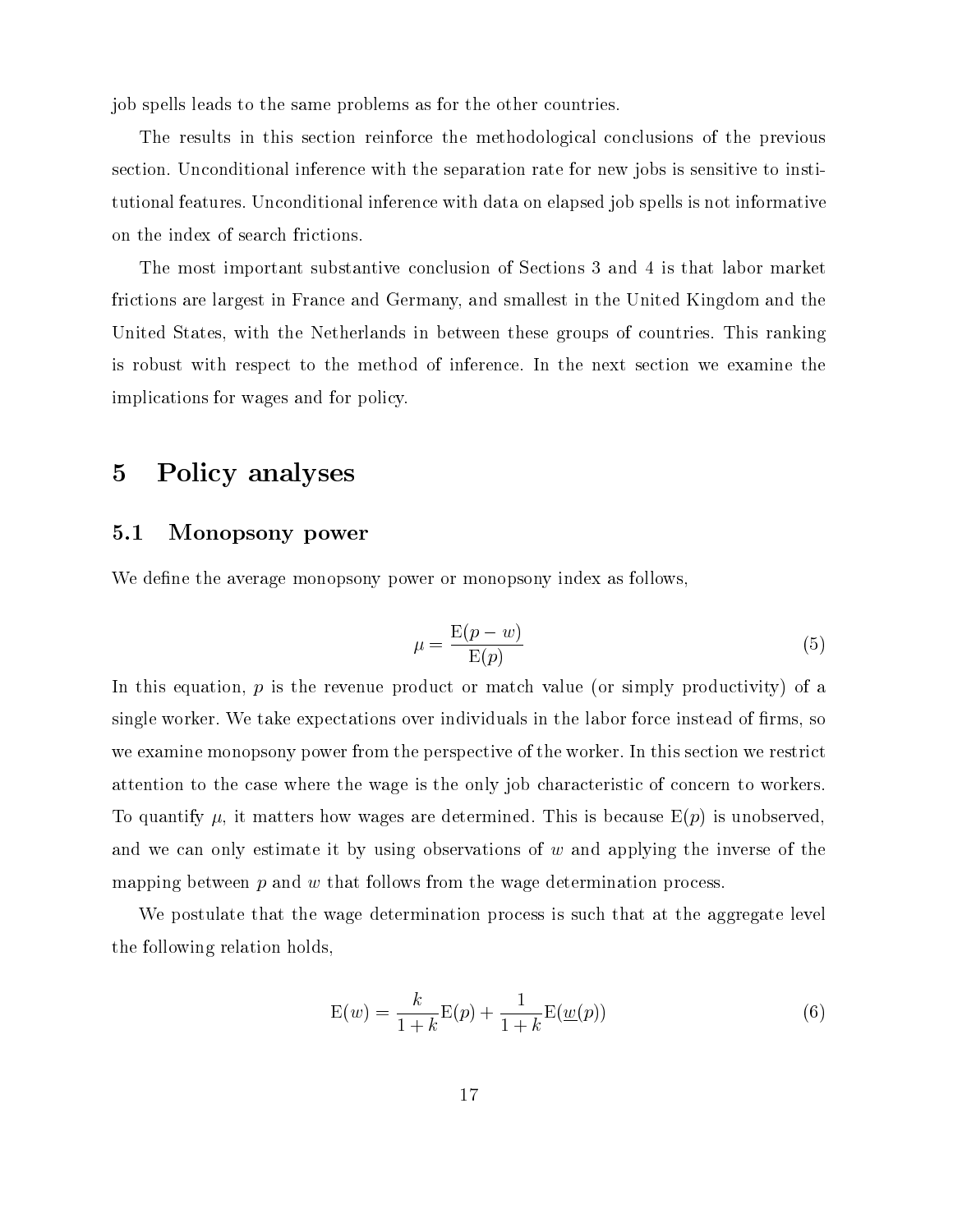where the notation  $\underline{w}(p)$  for the lowest wage  $\max\{r, w_{min}\}\$  highlights that it may be a function of p by way of the reservation wage r of the unemployed. Equation (6) can be rationalized by the equilibrium search model of Van den Berg and Ridder (1998). In this model, the total labor market consists of separate segments within which each worker-firm match has the same productivity  $p$ . This productivity may be dispersed across segments, but k is the same across segments. Only segments with  $p > \max\{b, w_{min}\}\$  are profitable, where b is the value of leisure. This can be shown to imply that  $p > w(p)$  for each profitable  $p$ .

Substitution of (6) in (5) gives

$$
\mu = \frac{1}{1+k} \frac{\mathcal{E}(p) - \mathcal{E}(\underline{w}(p))}{\mathcal{E}(p)}\tag{7}
$$

Alternatively,  $\mu$  can be expressed in terms of k,  $E(w)$  and  $E(w(p))$ ,

$$
\mu = \frac{E(w) - E(\underline{w}(p))}{(1 + k)E(w) - E(\underline{w}(p))}
$$
(8)

 $E(w)$  is observed, and k has been estimated, so it remains to quantify  $E(\underline{w}(p))$ . If  $r < w_{min}$ for all p then  $E(\underline{w}(p)) = w_{min}$ , which is observed. Otherwise we need a model to express  $\underline{w}(p)$ and the distribution of  $p$  across segments in terms of observables or estimable quantities. We use the full Van den Berg and Ridder (1998) model for this purpose as well as to determine whether  $r < w_{min}$  for all p. Appendix A2 gives details.

### 5.2 Effects of policy changes

From equation  $(7)$ , the only feature of the wage distribution that affects the degree of monopsony is the average of the lowest wage over all workers. Consider now the role of  $w_{min}$ . If it exceeds r for a certain segment with a certain p then a further increase in it shifts the whole wage offer and earnings distributions upwards. That is, it redistributes the rents of the match by lowering the profits of all employers and raising the income of all workers. In effect, it decreases the monopsony power of firms. However, if the minimum wage exceeds the productivity  $p$ , then firms will close, and all workers become permanently (structurally) unemployed. (The same holds if  $b > p$ .)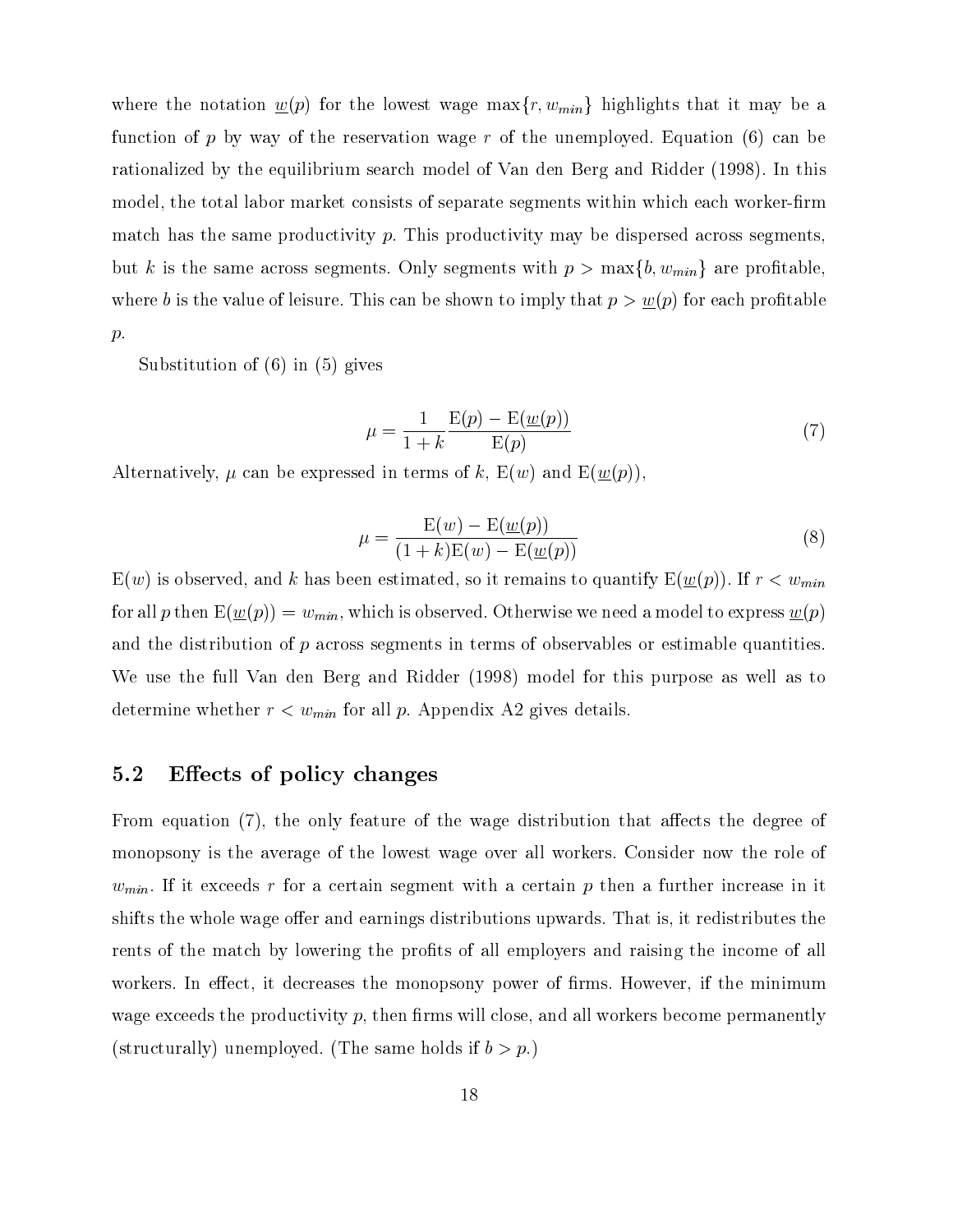In the limiting case where  $w_{min}$  equals p for each segment, the value of  $\mu$  attains its minimum value 0. Similarly, if k is infinite then  $E(w) = E(p)$  and again  $\mu = 0$ . If, on the other hand,  $k = 0$  and  $\underline{w}(p) = 0$  for every p then  $\mu$  attains its maximum value (which is 1). This suggests that it is interesting to contrast wage floor policies to policies that affect the amount of frictions.

The estimates and observations needed to quantify  $\mu$  (see Subsection 5.1 and Appendix A2) can be used to compute a number of counterfactual monopsony indices. In particular, we consider (i) the effect of reducing unemployment benefits, while leaving the minimum wage unaffected, (ii) the effect of reducing the minimum wage, while leaving the unemployment benefits unaffected, (iii) the effect of eliminating both the minimum wage and unemployment benefits, and (iv) the effect of making search on the job impossible.<sup>5</sup>

To quantify  $\mu$  we require wage data. We use categorized wage data from the early 1990s on before-tax monthly wages of full-time employees who worked during the whole year (see our working paper version Ridder and Van den Berg, 2002, for details). The minimum wage and unemployment benefits levels are taken from CPB  $(1995)$ . We use the estimates of k in Table 3. Table 4 lists the estimates of the monopsony indices.

For all countries the average monopsony power is smaller than 5%. For this reason it is more informative to consider counterfactuals that increase the monopsony index than counterfactuals that decrease this index. Elimination of unemployment benefits and of the minimum wage barely increases the monopsony indices. The index for the counterfactual k a distribution that the main that the main protection of workers against the monopsony power of firms is provided by the ability to move to high-wage jobs.<sup>6</sup>

<sup>&</sup>lt;sup>5</sup>Note that the actual productivity distribution is truncated from below at the minimum wage. All counterfactuals that involve a reduction of the minimum wage below its current level must be interpreted with care. A reduction of the minimum wage lowers the truncation point of the productivity distribution, and the effect of this extension on the monopsony index depends on the untruncated density at the new minimum wage. In general, the average productivity will decrease with a decrease in the minimum wage. Because we do not want to rely on the estimated productivity density below the truncation point, the counterfactuals assume that the average productivity does not change with the minimum wage.

<sup>&</sup>lt;sup>6</sup>Note that the estimate of k is almost perfectly negatively related to the employment protection ranking in Table 1.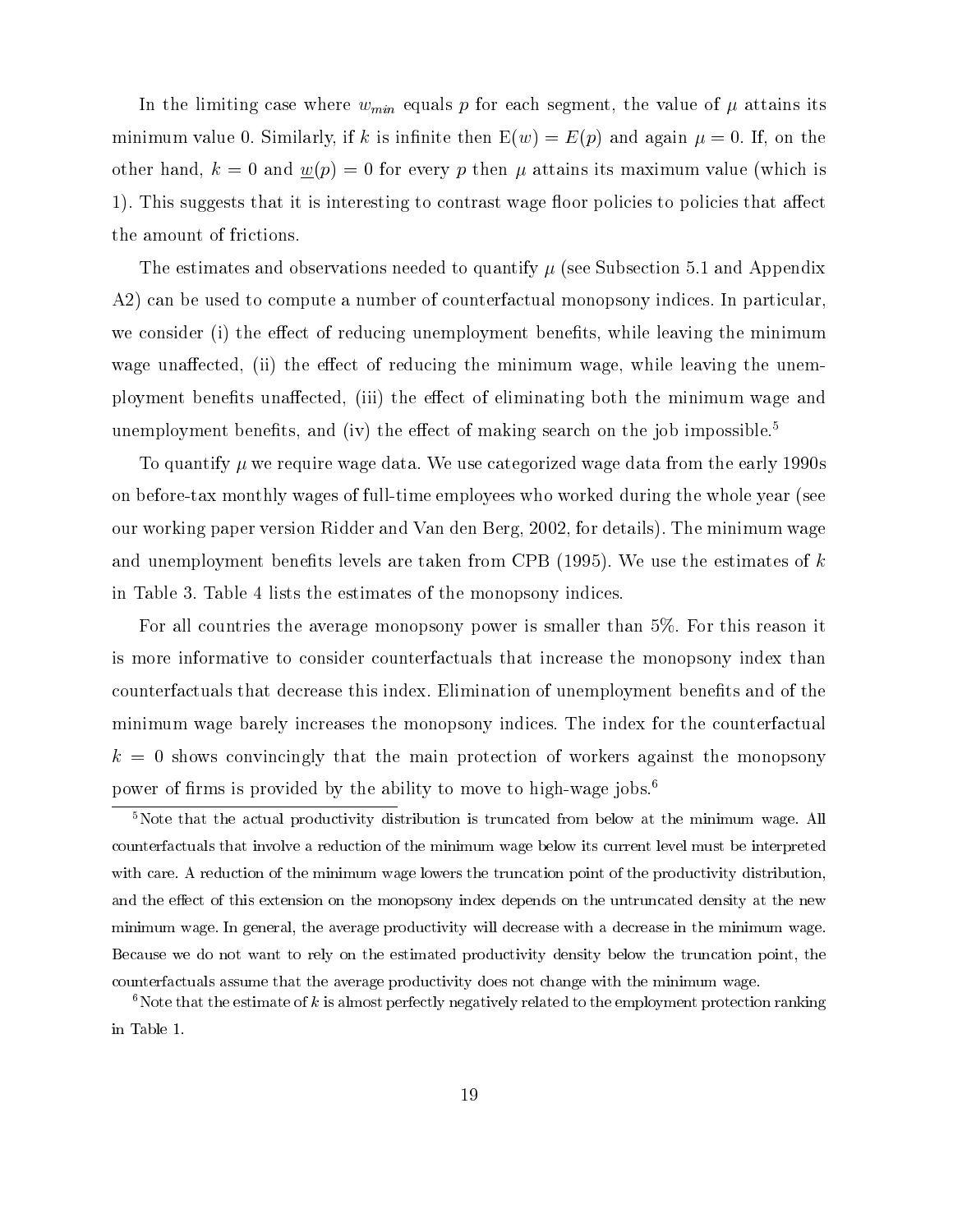Although our analysis is too simple for a careful welfare analysis of the minimum wage, it is clear that the argument that the minimum wage is needed to protect workers against monopsonistic employers is not convincing. Of course, our analysis does not allow for individual variation in the rate of job-to-job transitions, but on average these transitions seem to protect the workers sufficiently well. Moreover, wage floors create structural unemployment among less productive workers. If one is interested in worker protection then it is more useful to focus on policy measures that stimulate on-the-job search and job-to-job transitions. The former can be implemented by subsidizing agencies that arrange contacts between workers and firms, or by making the costs of job search tax-deductible. Job-to-job transitions can be stimulated by subsidizing the costs of moving or by stimulating the use of insurance and pension schemes that are not restricted to single firms or sectors, so that workers do not have to give up certain rights when they move between firms or sectors.

Note that higher reservation wages of unemployed workers may also reduce the monopsony index. According to equilibrium search models, this can be established by a high job offer arrival rate for unemployed workers. In that case the reservation wage of highproductivity workers exceeds  $w_{min}$ .

At this stage it may be useful to examine which data features drive the policy results, and how the data have to look like to obtain different conclusions. The main equations that link the parameters of interest to the data are  $(i)$  equation (4) or equation (2) for the relation between the index of search frictions  $k$  and the data on short job durations, and *(ii)* equation (8) for the relation between the monopsony index  $\mu$  and the wage data, given k. The policy results follow directly from  $(ii)$ . It turns out that the policy results are not very sensitive to the value of k. For reasonable k the monopsony indices are small. If a newly employed worker obtains on average at least three job opportunities before being laid off then the monopsony index is always smaller than  $0.25$ . The estimates of k are in a fairly wide range, depending on the country and the method of inference. In the case of unconditional inference one would need to observe a smaller fraction of short term jobs than is actually observed, in order to obtain an estimate of k that generates a large  $\mu$  and a larger role for wage floor policies. In the case of conditional inference one would need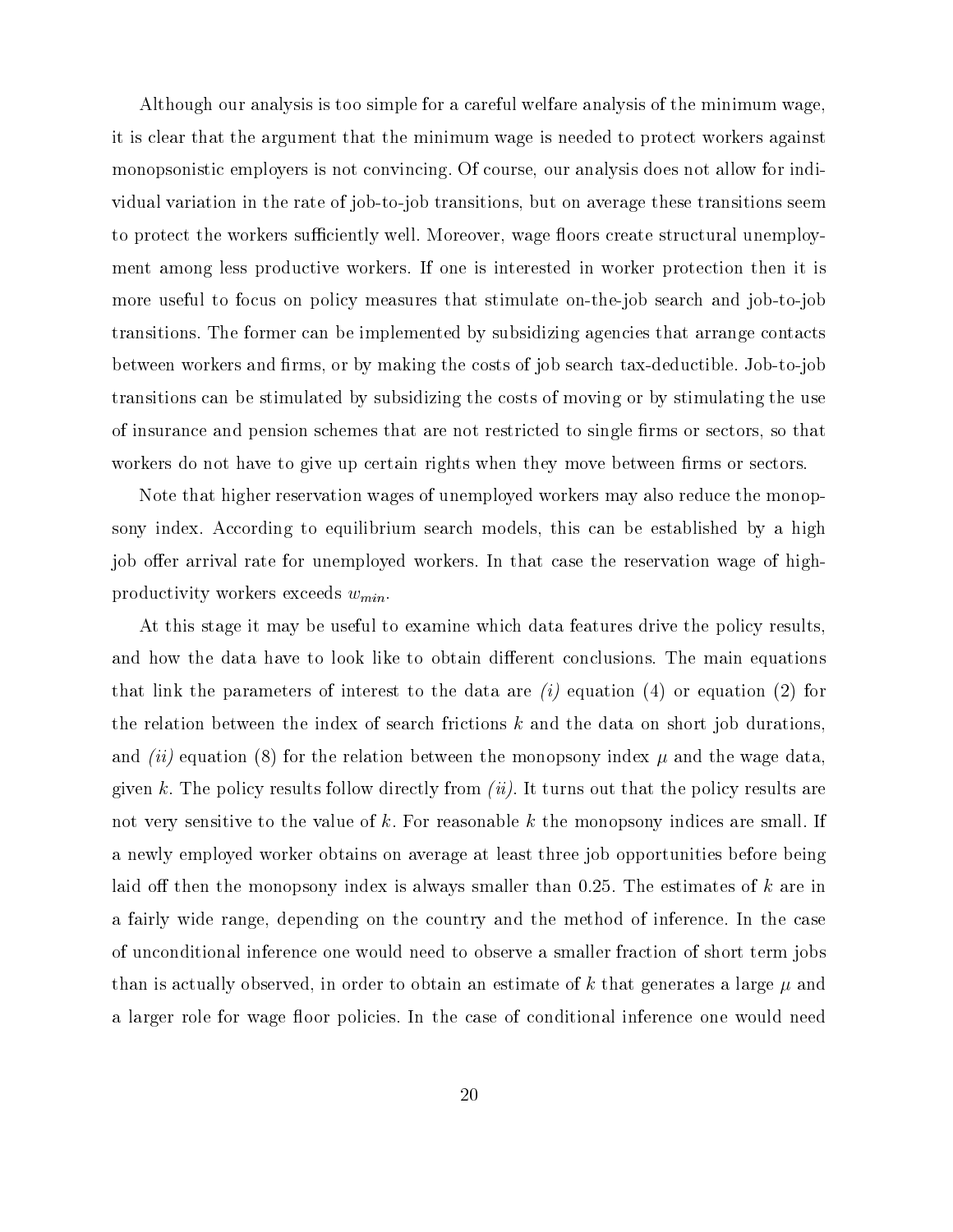to observe a weaker dependence of the job exit rate on the wage quantile than actually observed, in order to reach such conclusions.

#### **Conclusion** 6

We developed and used two approaches to estimate the index of search frictions. The conditional inference approach is more robust from an econometric point of view, whereas the unconditional inference approach is more robust from an economic-theoretical point of view. It turns out that unconditional inference with data on elapsed job spells is not informative on the index of search frictions. Unconditional inference with the separation rate for new jobs is sensitive to institutional features. Provided these features are taken into account, reasonable estimates are obtained.

The methods of inference have deliberately been designed to be easily implementable and to require only easily available data. In such a case it comes as no surprise that the data sometimes suggest that there is more heterogeneity than the method of inference can handle. Nevertheless, the ranking of countries with respect to the index of search frictions is robust with respect to the method of inference. Moreover, the results on the amount of monopsony power and the policy effects are unambiguous. For all countries we find a small amount of monopsony power. In the absence of job mobility of employed workers, the monopsony power would be much higher. In the absence of a wage floor, the monopsony power would only be marginally higher. We conclude that in all countries, job mobility provides much more protection against exploitation of workers than a wage floor.

Some topics for future research emerge. First, it seems useful to investigate further how robust unconditional inference with data on separation rates is from an econometric point of view. Secondly, methods may be designed that allow for more individual heterogeneity while still being easy to implement.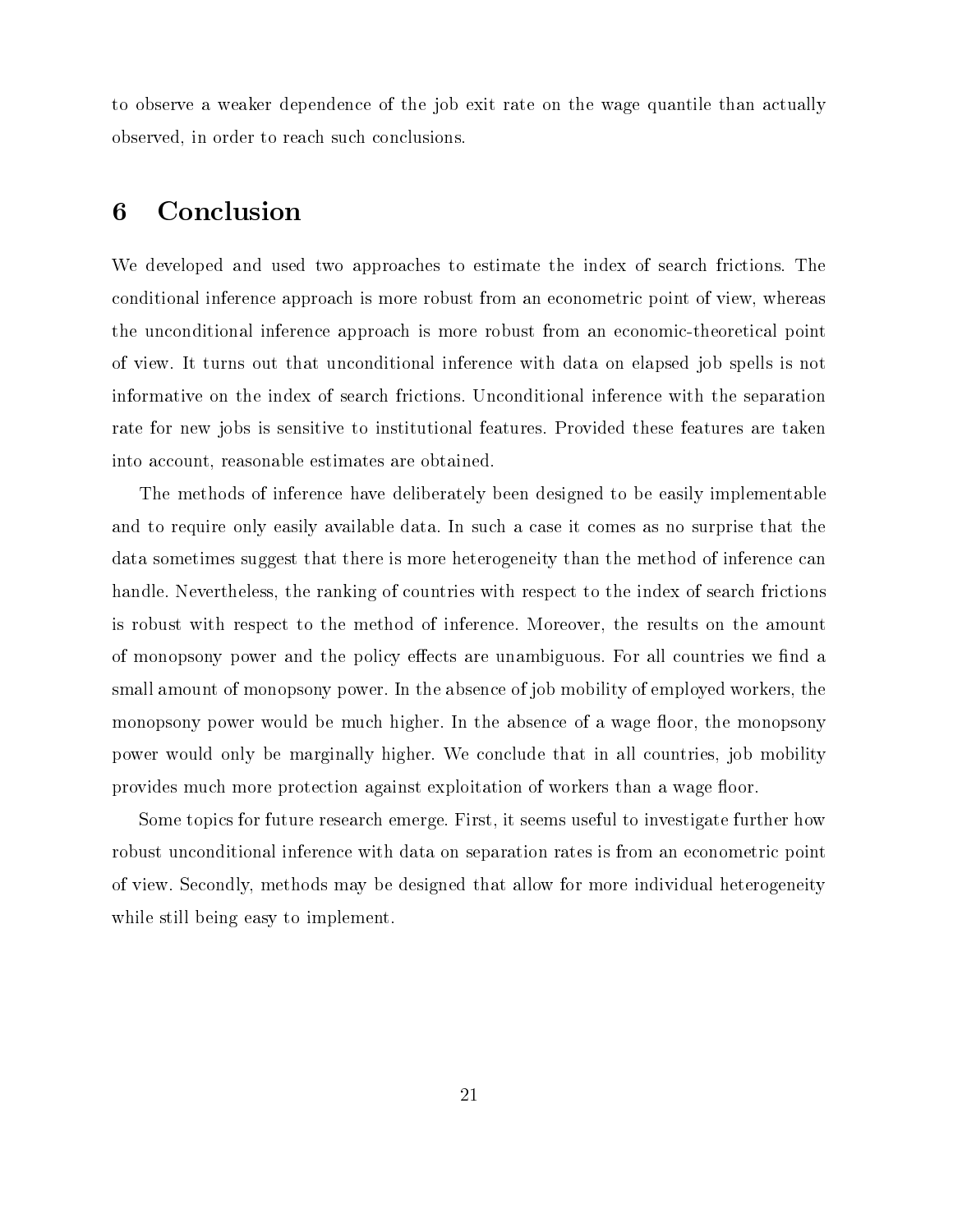|                                 | $\rm NL$ | $\mathbf D$    | $\mathbf F$    | UK             | <b>USA</b>   |
|---------------------------------|----------|----------------|----------------|----------------|--------------|
| Average standardized unem-      | 6.9      | 5.1            | 9.9            | 8.7            | 6.2          |
| ployment rate $(1989-1993)$     |          |                |                |                |              |
| Monthly flow out of unempl.     | 6.6      | 7.6            | 3.6            | 7.7            | 39.4         |
| $(\%$ of unempl.; av. over 1985 |          |                |                |                |              |
| and 1993)                       |          |                |                |                |              |
| Monthly flow into unempl. $(\%$ | 0.26     | 0.41           | 0.33           | 0.59           | 2.26         |
| of empl.; av. over 1985 and     |          |                |                |                |              |
| 1993)                           |          |                |                |                |              |
| Monthly flow of hires $(\%$ of  | 0.99     | 2.63           | 2.42           |                | 5.38         |
| empl.; av. various years)       |          |                |                |                |              |
| Average wedge $(\%)$            | 44       | 41             | $38\,$         | 29             | 33           |
| Minimum<br>(max.<br>wage<br>οf  | 14010    | 9940           | 10790          | 7000           | 7540         |
| statutory<br>and<br>collective; |          |                |                |                |              |
| Euros per year)                 |          |                |                |                |              |
| Min. wage as frac. wage av.     | 0.57     | 0.38           | 0.63           | 0.39           | 0.35         |
| production worker               |          |                |                |                |              |
| Average minimum unempl.         | 11780    | 9480           | 7540           | 5750           | 5770         |
| benefit (Euros per year)        |          |                |                |                |              |
| Employment protection rank-     | 3        | $\overline{5}$ | $\overline{4}$ | $\overline{2}$ | $\mathbf{1}$ |
| ing                             |          |                |                |                |              |

Table 1: Some characteristics of the labor markets in the five countries

Germany is West Germany only; sources: OECD Employment Outlooks and CPB (1995).

Table 2: Conditional inference estimates of index of search frictions in France; job durations censored at year C

| Uncensored $C = 20$ $C = 5$ $C = 2$ |     |    |    |
|-------------------------------------|-----|----|----|
| 1.3                                 | 2.6 | 42 | 47 |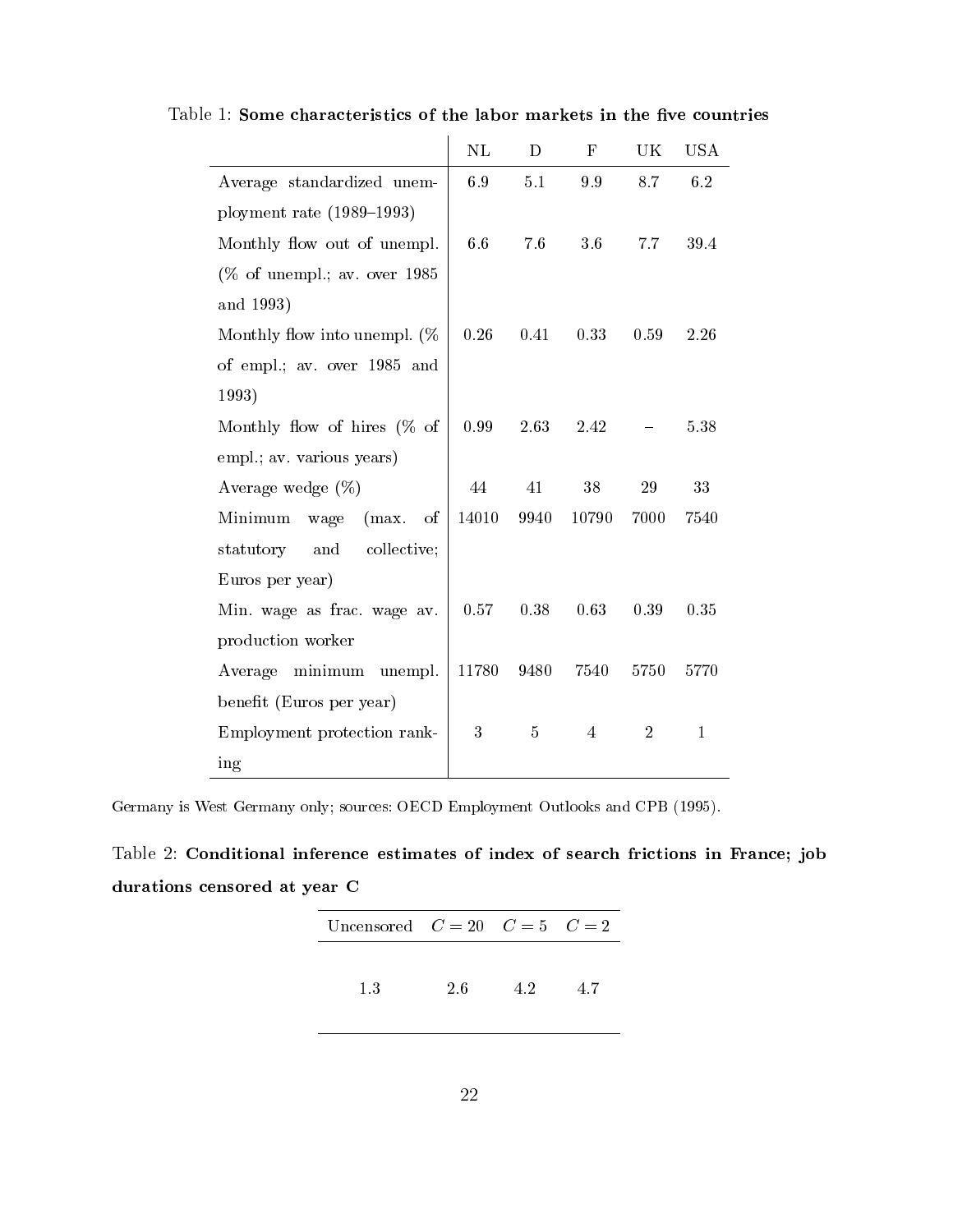|                | $\lambda$ (per month) | $\boldsymbol{k}$ |
|----------------|-----------------------|------------------|
| Netherlands    | $0.072$ 9.1           |                  |
| Germany        | 0.028                 | 6.5              |
| France         | 0.038                 | 5.0              |
| United Kingdom | 0.13                  | 13               |
| United States  | 0.61                  | 20               |

Table 3: Unconditional inference estimates of the index of search frictions

Table 4: (Counterfactual) monopsony power indices

|                     | Germany | Netherlands | France | United Kingdom | United States |
|---------------------|---------|-------------|--------|----------------|---------------|
| $\mu$               | 0.0068  | 0.029       | 0.025  | 0.046          | 0.036         |
| $\mu_{b=0}$         | .010    | 0.034       | 0.037  | 0.046          | 0.036         |
| $\mu_{w_{min}=0}$   | 0.0070  | 0.031       | 0.027  | 0.047          | 0.040         |
| $\mu_{w_{min}=b=0}$ | 0.011   | 0.060       | 0.046  | 0.063          | 0.053         |
| $\mu_{k=0}$         | 0.62    | 0.44        | 0.52   | 0.69           | 0.68          |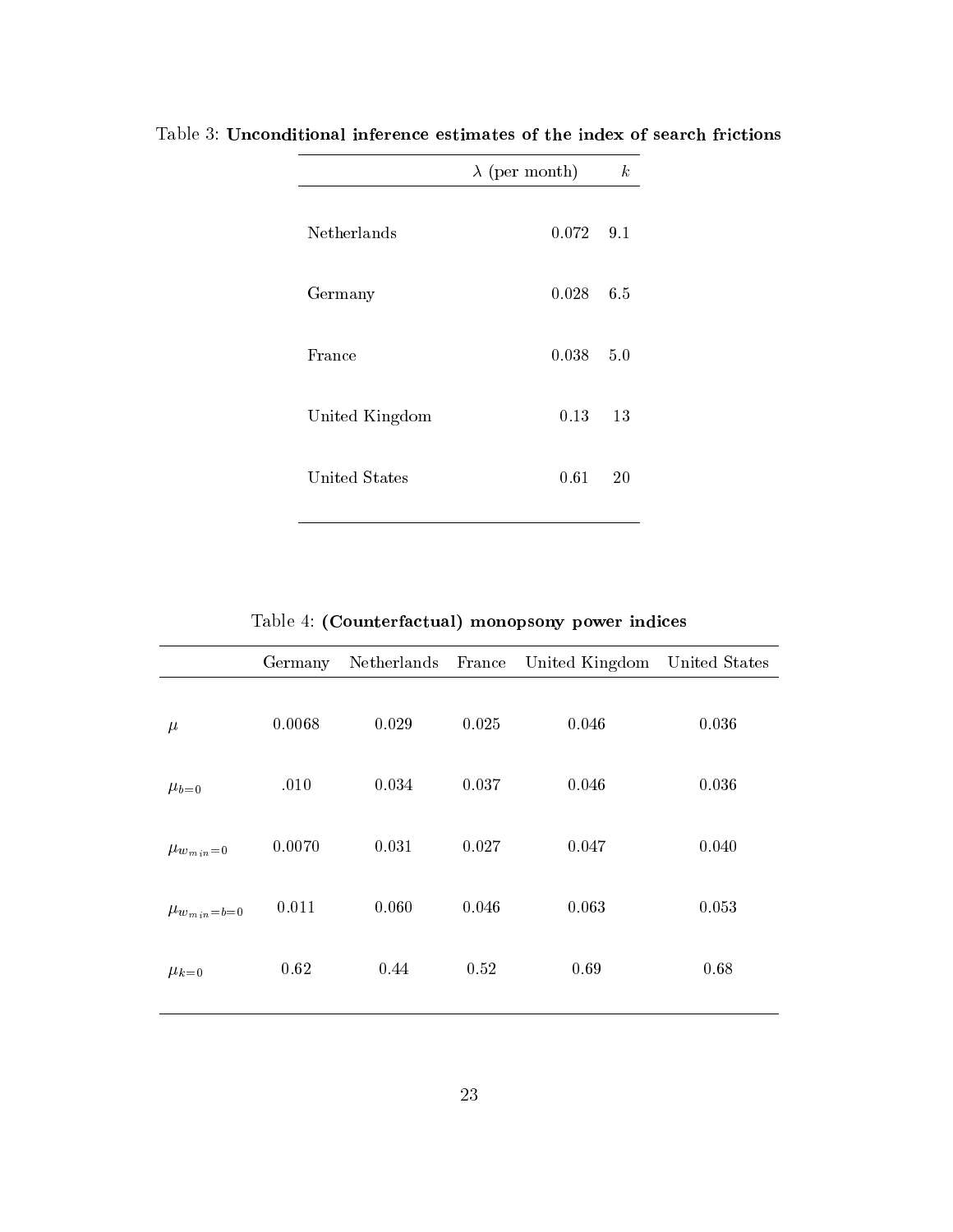

Figure 1: Frequency distribution job durations; France, 1991

Figure 2: Average job duration by 5% wage intervals; France, 1991

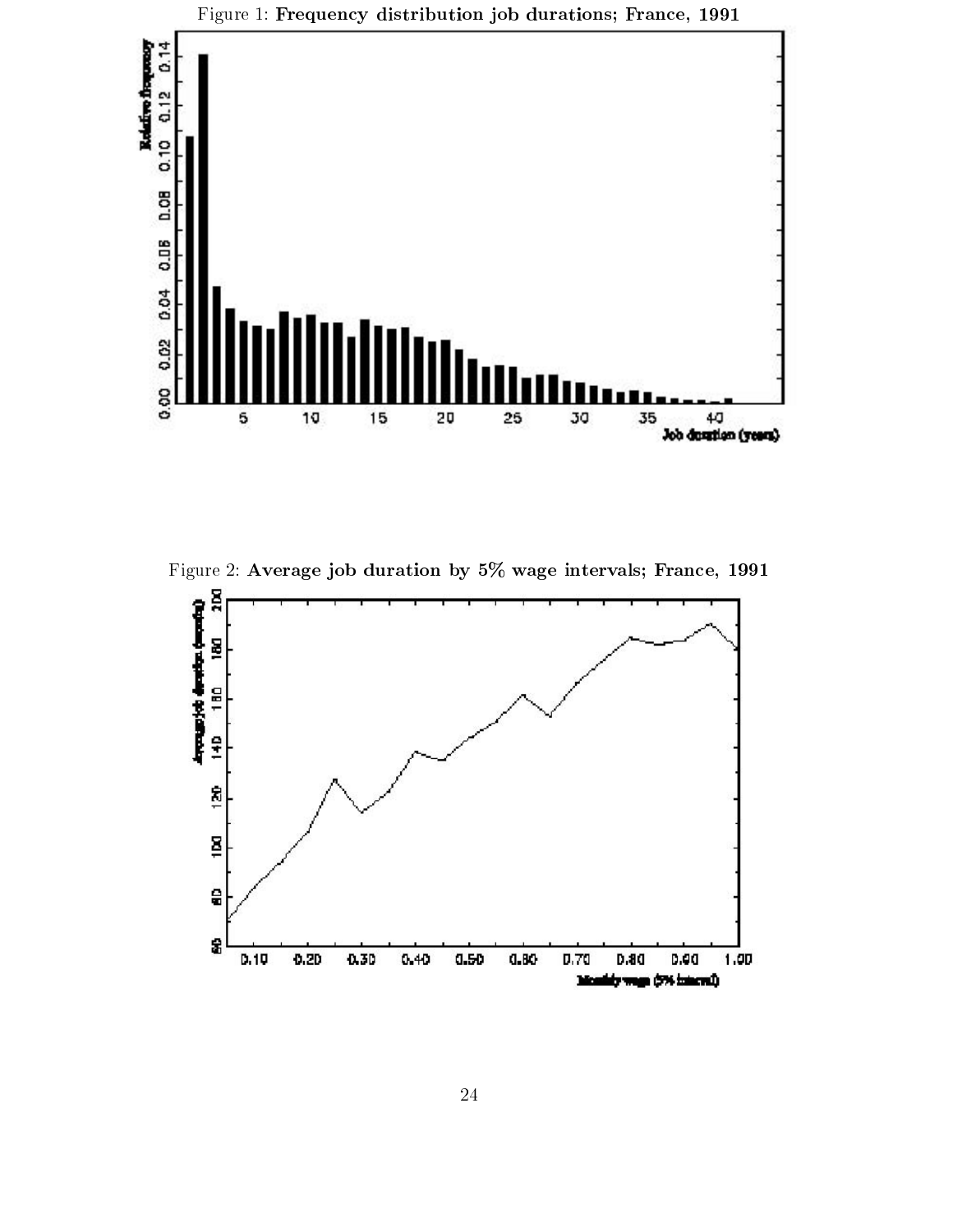## References

- Bontemps, C., J.M. Robin, and G.J. van den Berg (2000), "Equilibrium search with continuous productivity dispersion: theory and non-parametric estimation", International  $Economic$  Review, 41, 305-358.
- Burdett, K. and D.T. Mortensen (1998), "Wage differentials, employer size, and unemployment", *International Economic Review*, 39, 257-273.
- Cohen, D., A. Lefranc, and G. Saint-Paul (1997), "French unemployment: a transatlantic perspective",  $E_{\text{conomic Policy}, 25, 267-285.}$
- CPB (1995), "Replacement rates", Working paper, Central Planning Bureau, The Hague.
- Flinn, C.J. (2002), "Labor market structure and inequality: a comparison of Italy and the U.S.", Review of Economic Studies,  $69, 611-645$ .
- Gronberg, T.J. and W.R. Reed (1994), "Estimating workers' marginal willingness to pay for job attributes using duration data", Journal of Human Resources, 29, 911–931.
- Hwang, H.S., D.T. Mortensen and W.R. Reed (1998), "Hedonic wages and labor market search", Journal of Labor Economics,  $16, 815-847$ .
- Layard, R., S. Nickell, and R. Jackman (1991), Unemployment; Macroeconomic Performance and the Labour Market, Oxford University Press, Oxford.
- Mortensen, D.T. (1986), "Job search and labor market analysis", in O. Ashenfelter and R. Layard, editors, Handbook of Labor Economics, North-Holland, Amsterdam.
- Mortensen, D.T. and C.A. Pissarides (1999), "New developments in models of search in the labor market", in O. Ashenfelter and D. Card, editors, *Handbook of Labor Economics*, Volume III, North-Holland, Amsterdam.
- OECD (1997), Employment Outlook 1997, OECD, Paris.
- Ridder, G. (1984), "The distribution of single-spell duration data", in: G.R. Neumann and N. Westergård-Nielsen, editors, *Studies in labor market analysis*, Springer Verlag, Berlin.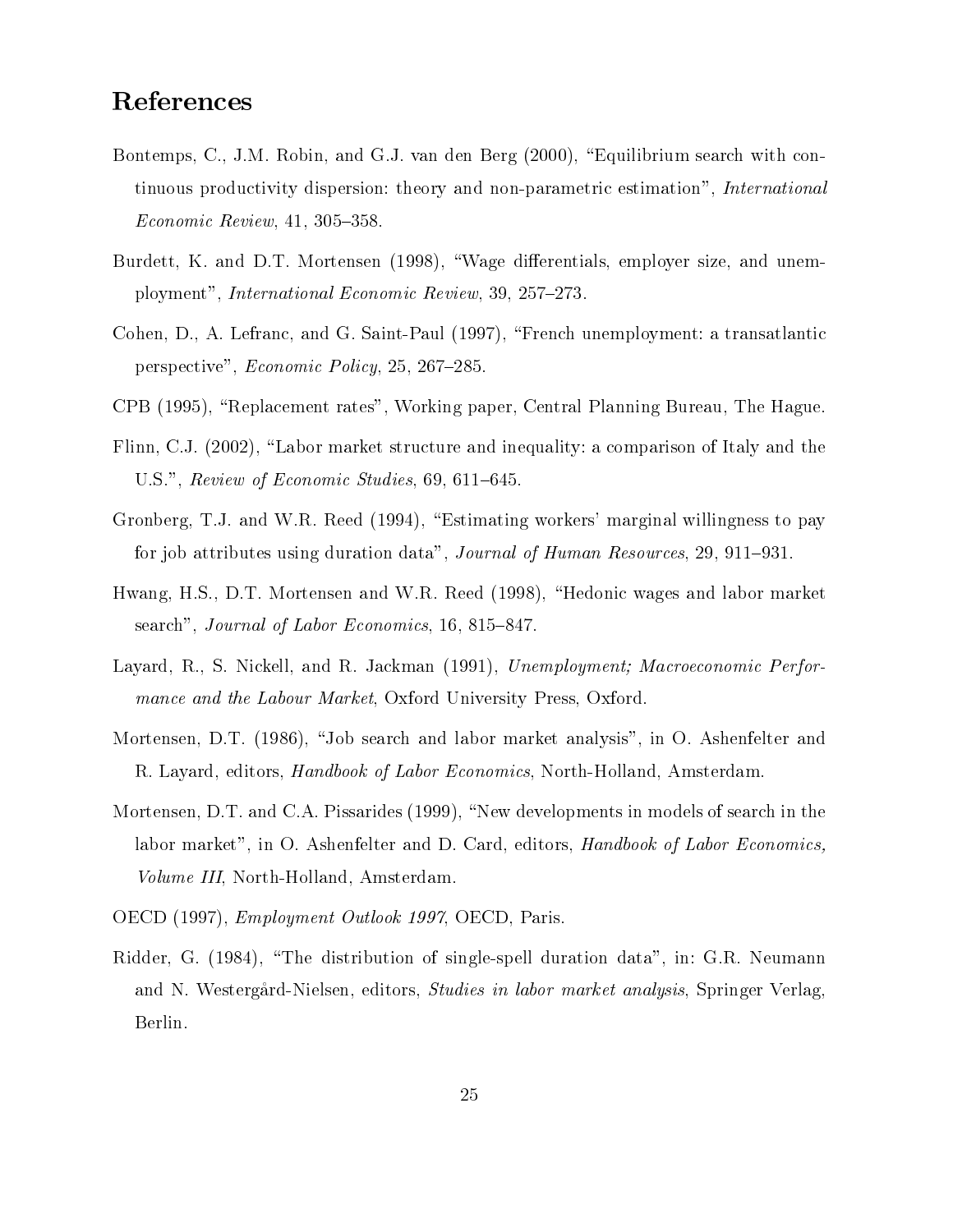- Ridder, G. and G.J. van den Berg (1997), "Empirical equilibrium search models", in D.M. Kreps and K.F. Wallis, editors, Advances in Economics and Econometrics: Theory and Applications, Cambridge University Press, Cambridge.
- Ridder, G. and G.J. van den Berg (2002), "A cross-country comparison of labor market frictions", Working paper, Free University Amsterdam, Amsterdam.
- Van den Berg, G.J. (1999), "Empirical inference with equilibrium search models of the labor market",  $Economic\ Journal$ , 109, F283-F306.
- Van den Berg, G.J. and G. Ridder (1998), "An empirical equilibrium search model of the labor market",  $Econometrica, 66, 1183-1221$ .
- Van den Berg, G.J. and A. van Vuuren (2001), "The effect of search frictions on wages", Working paper, Free University and Tinbergen Institute, Amsterdam.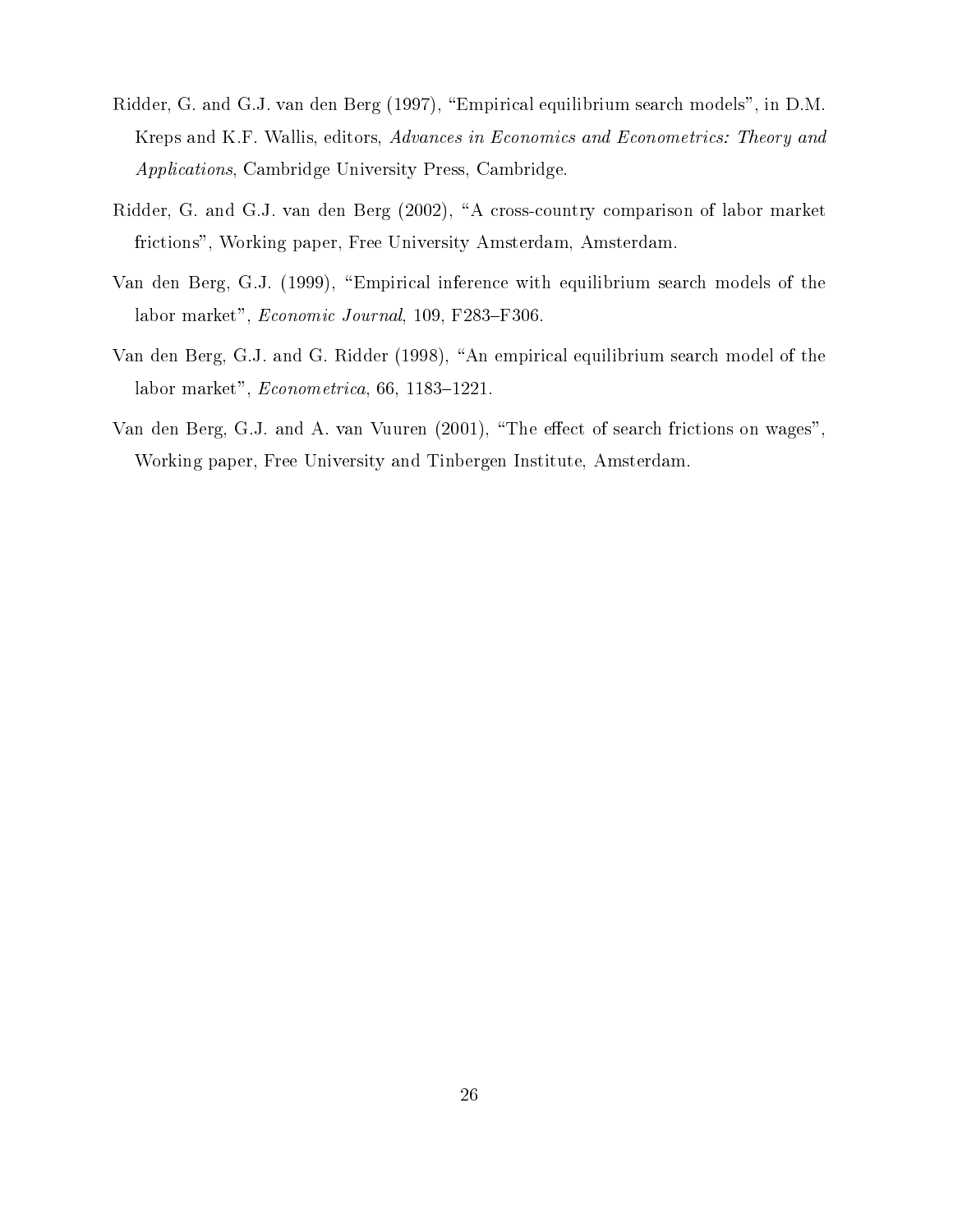## Appendix

#### A1. Estimation of the transition rate from employment to unemployment

We postulate a simple steady-state model of unemployment that allows the stock of unemployed to consist of two groups: the structurally unemployed with zero exit rate, and the frictionally unemployed with exit rate  $\lambda_0$ . The latter sub-stock has a changing composition, whereas the former does not. The structural unemployment rate as a fraction of the labor force is denoted by  $q$ . Consequently, the unemployment rate U equals  $q + (1 - q)\delta/(\delta + \lambda_0)$ .

We aim to estimate  $\delta$  using aggregate unemployment data. It is clear that data on U by themselves do not identify  $\delta$ . We also use data on the frequency distribution of elapsed unemployment durations in the stock of unemployed. The latter identify  $\lambda_0$  and q, so that  $\delta$  is subsequently identified from U.

The amount of structural unemployment as a fraction of total unemployment can then be expressed as  $q/U$ , which will be denoted by  $\pi$ . (Consequently, the structural and frictional unemployment rates can be expressed as  $\pi U$  and  $(1 - \pi)U$ , respectively.) Now consider a large sample from the stock of unemployed persons. A fraction  $\pi$  has a zero exit rate and infinite unemployment durations. A fraction  $1 - \pi$  has an exit rate equal to  $\lambda_0$ . An inflow sample of these frictionally unemployed has an unemployment duration distribution that is exponential with parameter  $\lambda_0$ . It is well known that the corresponding distribution of elapsed durations in the stock has the same distribution. We do not observe to what type an unemployed individual belongs. Consequently, the observed distribution  $\Psi(t)$  of elapsed durations t in the stock is a mixture of a degenerate distribution with a single mass point at infinity and an exponential distribution with parameter  $\lambda_0$ . The survival function equals

$$
\overline{\Psi}(t) \equiv 1 - \Psi(t) = \pi + (1 - \pi)e^{-\lambda_0 t}
$$

This is a discrete mixture of exponentials with two mass points, one of which is fixed at zero. Aggregate data provide observations on the fraction of unemployed in a finite number of duration intervals  $[t_i, t_{i+1})$ . The corresponding probabilities equal  $\Psi(t_{i+1}) - \Psi(t_i)$ . Thus, the parameters  $\lambda_0$  and  $\pi$  (and therefore q) can be readily estimated.

The distributions of elapsed unemployment spells and the unemployment rate were obtained from OECD publications. These are in turn based on data from the Labor Force Survey (NL, D, F, UK) and the Current Population Survey (US). For the US the unemployment rate is standardized (see the working paper version Ridder and Van den Berg, 2002, for details).

The parameters  $\lambda_0$  and  $\pi$  are estimated by quasi ML. The estimates obtained by maximizing the grouped duration likelihood are quasi MLE because neither the LFS, nor the CPS is a simple random sample. Although the estimators are consistent for a stratified sample, provided that the stratification variables are exogenous, the standard errors depend on the details of the sample design. Note that the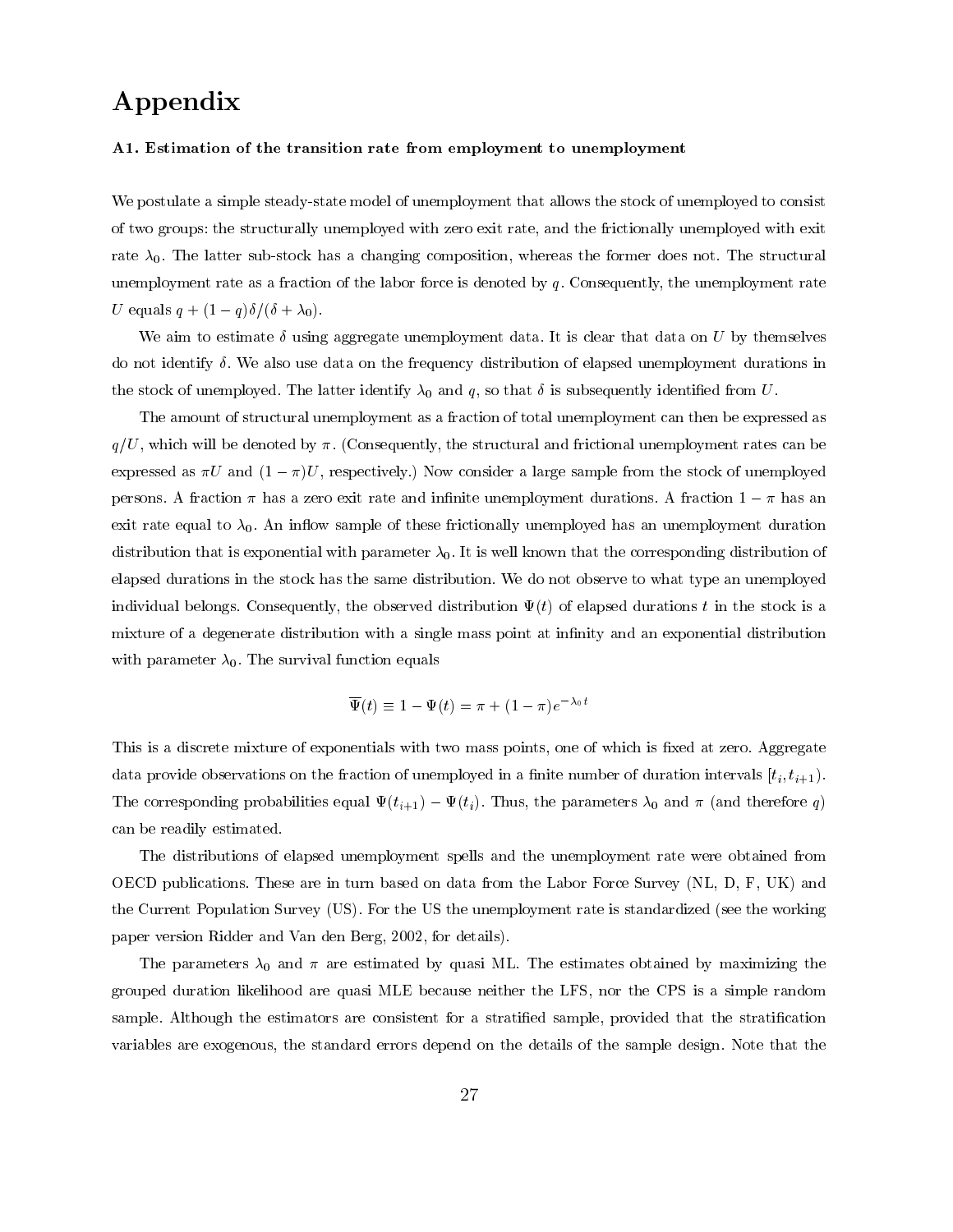Table 5: Offer arrival rate (per month)  $(\lambda_0)$  and average unemployment duration (months) of frictionally unemployed, 1990-91

|      |                     | NL  |  |                                                                                       |  |             |                      |
|------|---------------------|-----|--|---------------------------------------------------------------------------------------|--|-------------|----------------------|
| Year |                     |     |  | $\lambda_0$ av. dur. $\lambda_0$ av. dur. $\lambda_0$ av. dur. $\lambda_0$ av. dur. 1 |  |             | $\lambda_0$ av. dur. |
| 90   | 0.120               |     |  | $8.4$   0.0975 10.3   0.0933 10.7   0.156 6.4   0.563                                 |  |             |                      |
| 91   | $\frac{1}{2}$ 0.128 | 7.8 |  |                                                                                       |  | 6.5   0.468 | 2.1                  |

Table 6: Fraction of unemployment that is structural ( $\pi$ ) and job destruction rate ( $\delta$ ) per month, 1990-91

|      |                                                                            |  |       |       | UK |       |
|------|----------------------------------------------------------------------------|--|-------|-------|----|-------|
| Year |                                                                            |  | $\pi$ | $\pi$ |    |       |
| 90   |                                                                            |  |       |       |    |       |
| 91   | $0.26$ $0.00750$ $0.21$ $0.00339$ $0.16$ $0.00792$ $0.15$ $0.0122$ $0.080$ |  |       |       |    | .0309 |

grouped MLE is less sensitive to rounding errors in the unemployment durations. We only present the estimation results for the years 1990 and 1991.

#### A2. The monopsony power if the reservation wage exceeds the mandatory minimum wage in certain labor market segments

The Van den Berg and Ridder (1998) model expresses r (and, therefore,  $w(p)$ ) for each segment in terms of  $\lambda, p, b, w_{min}, \delta$  and the job offer arrival rate  $\lambda_0$  for the unemployed. There holds that  $r \ll b$  iff  $\lambda_0 \ll b$ . If  $\lambda_0 > \lambda$  then  $\underline{w}(p)$  for the high productivity workers is equal to their reservation wage that is larger than the minimum wage. The lowest wage for the low productivity workers is then the minimum wage. Otherwise, the reservation wage of the unemployed is always smaller than the minimum wage.

Consider the case  $\lambda_0 > \lambda$ . We fit a lognormal distribution to the grouped wage distribution. Next, we compute the mean and variance of this wage distribution. Finally, we equate the estimated mean and variance of  $w$  to the corresponding model expressions. The result is a nonlinear system that involves the first two moments of truncated distributions of  $p$  across workers. If we choose a lognormal distribution for p, we obtain a nonlinear system in the parameters of this distribution, and this system can be solved numerically, plugging in the estimates of  $\lambda$  (see Sections 3 and 4), and  $\delta$  and  $\lambda_0$  (see Appendix A1) and the observations of b and  $w_{min}$ .